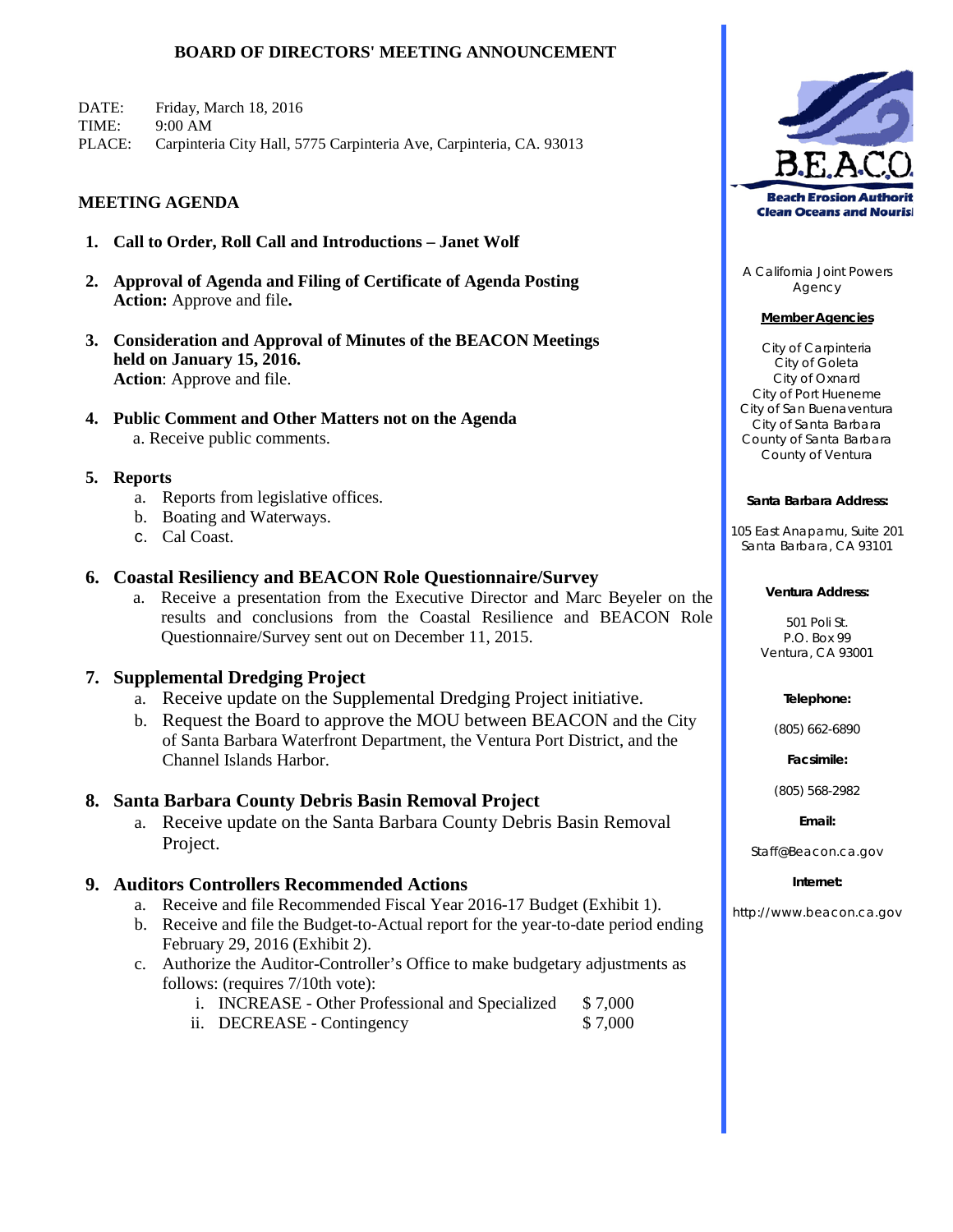# **10. Approval of Amendment 1 to Agreement with Marc Beyeler**

a. Request the Board to approve Amendment 1 to the Agreement with Marc Beyeler for continued assistance in the pursuit of coastal resilience related grants and in the development and implementation of a path-forward strategy for BEACON.

# **11. Membership Dues**

- a. Receive a report on Membership Dues.
- **12. Executive Director's Report and Communications.**

**Adjourn to next regular meeting, May 20, 2016 at 9:00 AM in Carpinteria City Hall**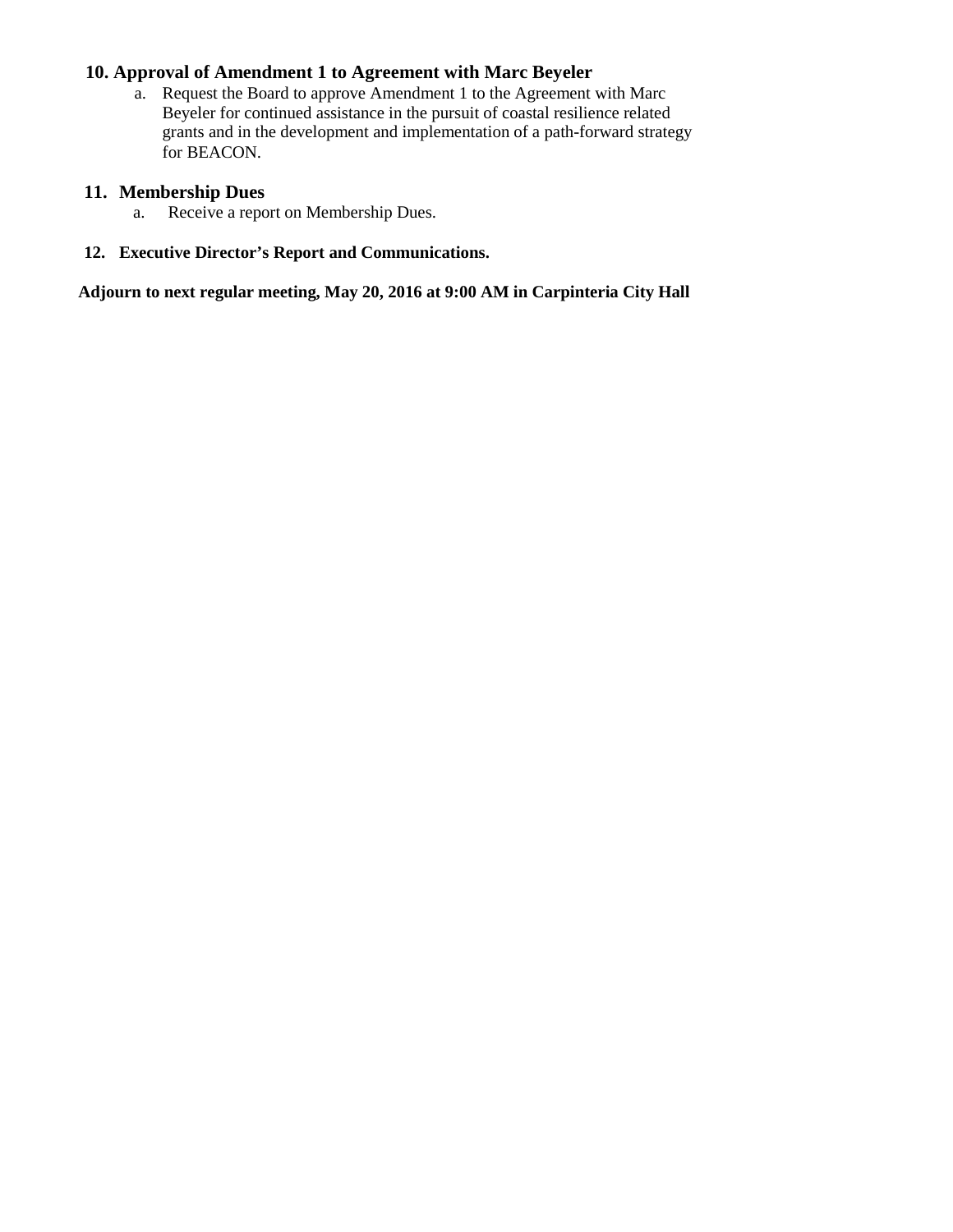Meeting Date: 3/18/16 Agenda Item: 3

To: BEACON Board of Directors From: Executive Director Date 3/10/15

# **Subject**: **Consideration and Approval of Minutes of BEACON Meeting held January 15, 2016**

# **REQUIRED ACTION:**

a. Approve and file.



A California Joint Powers Agency

### **Member Agencies**

City of Carpinteria City of Goleta City of Oxnard City of Port Hueneme City of San Buenaventura City of Santa Barbara County of Santa Barbara County of Ventura

### **Santa Barbara Address:**

105 East Anapamu, Suite 201 Santa Barbara, CA 93101

### **Ventura Address:**

501 Poli St. P.O. Box 99 Ventura, CA 93001

#### **Telephone:**

(805) 662-6890

**Facsimile:**

(805) 568-2982

### **Email:**

Beacon.ca.gov

#### **Internet:**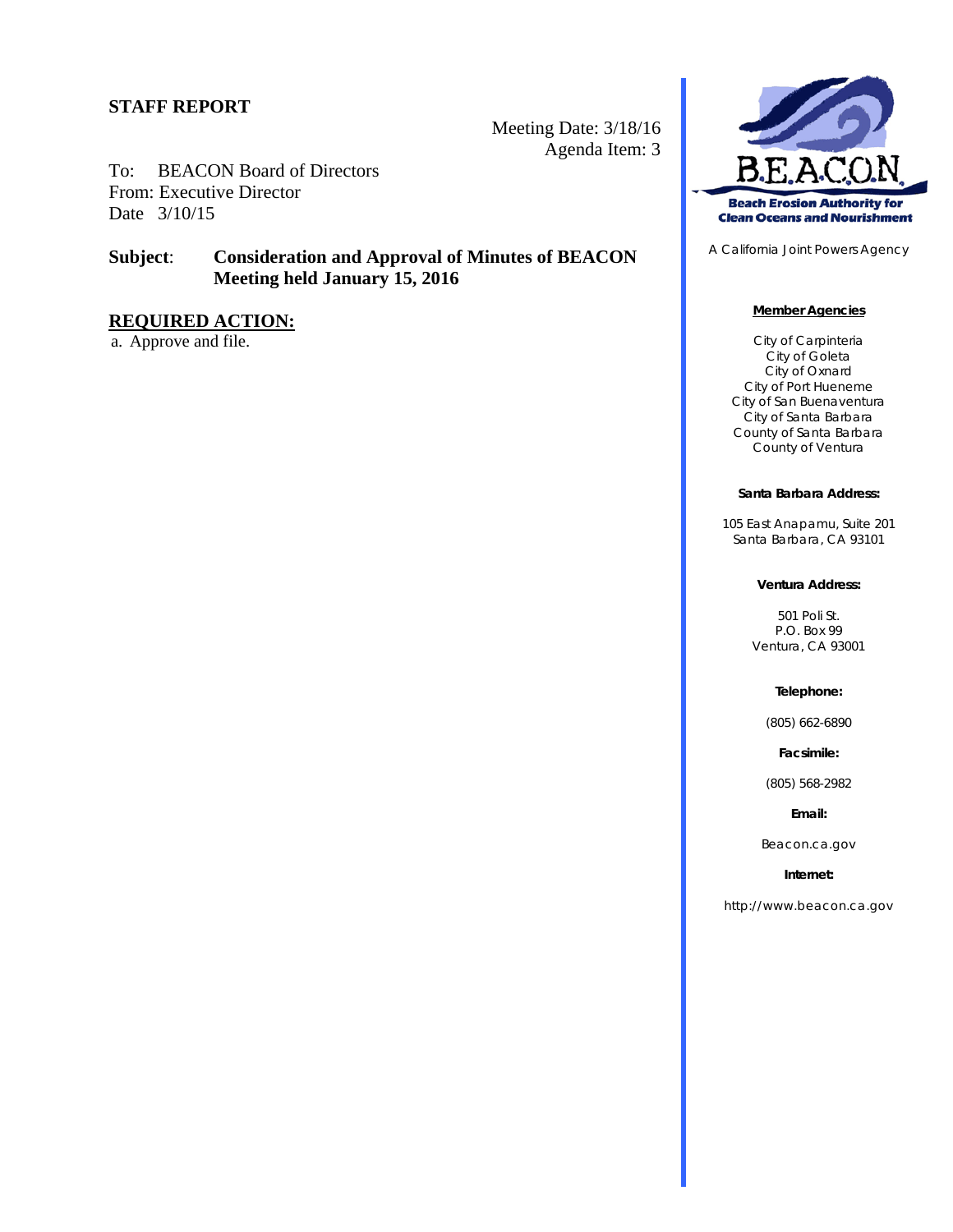# **BEACON BOARD OF DIRECTORS' MEETING MINUTES**

# **DATE: Friday, January 15, 2016**

# **TIME: 9:00 AM**

**PLACE: City of Carpinteria, Council Hearing Room**

**5775 Carpinteria Avenue, Carpinteria, CA. 93013**

| <b>Item</b>      |                                        | Call to Order, Roll Call and Introductions - Jon Sharkey. |  |  |  |  |
|------------------|----------------------------------------|-----------------------------------------------------------|--|--|--|--|
|                  |                                        | <b>Directors Present:</b>                                 |  |  |  |  |
|                  | • Jon Sharkey (City of Port Hueneme)   |                                                           |  |  |  |  |
|                  |                                        | • Steve Bennett (County of Ventura)                       |  |  |  |  |
| <b>Minutes</b> / | • John Zaragoza (County of Ventura)    |                                                           |  |  |  |  |
| <b>Actions:</b>  | • Janet Wolf (County of Santa Barbara) |                                                           |  |  |  |  |
|                  |                                        | • Gregg Hart (City of Santa Barbara)                      |  |  |  |  |
|                  |                                        | • Carmen Ramirez, (City of Oxnard)                        |  |  |  |  |
|                  |                                        | • Christy Weir (City of Ventura)                          |  |  |  |  |

| <b>Item</b>                 | Approval of Agenda and Filing of Certificate of Agenda Posting<br>Action: Approve and file |
|-----------------------------|--------------------------------------------------------------------------------------------|
| Minutes/<br><b>Actions:</b> | Approved.                                                                                  |

| <b>Item</b>          | <b>Consideration and Approval of Minutes of the BEACON Meetings</b><br>held on November 20, 2015.<br>Action: Approve and file. |
|----------------------|--------------------------------------------------------------------------------------------------------------------------------|
| Minutes/<br>Actions: | Approved.                                                                                                                      |

| <b>Item</b>                        | $\overline{4}$ | <b>Public Comment and Other Matters not on the Agenda</b><br>a. Receive public comments. |
|------------------------------------|----------------|------------------------------------------------------------------------------------------|
| <b>Minutes/</b><br><b>Actions:</b> | None.          |                                                                                          |

| <b>Item</b>                 | ◡ | <b>Reports</b><br>a. Reports from legislative offices.<br>b. Boating and Waterways.<br>c. Cal Coast. |
|-----------------------------|---|------------------------------------------------------------------------------------------------------|
| Minutes/<br><b>Actions:</b> |   | No reports.                                                                                          |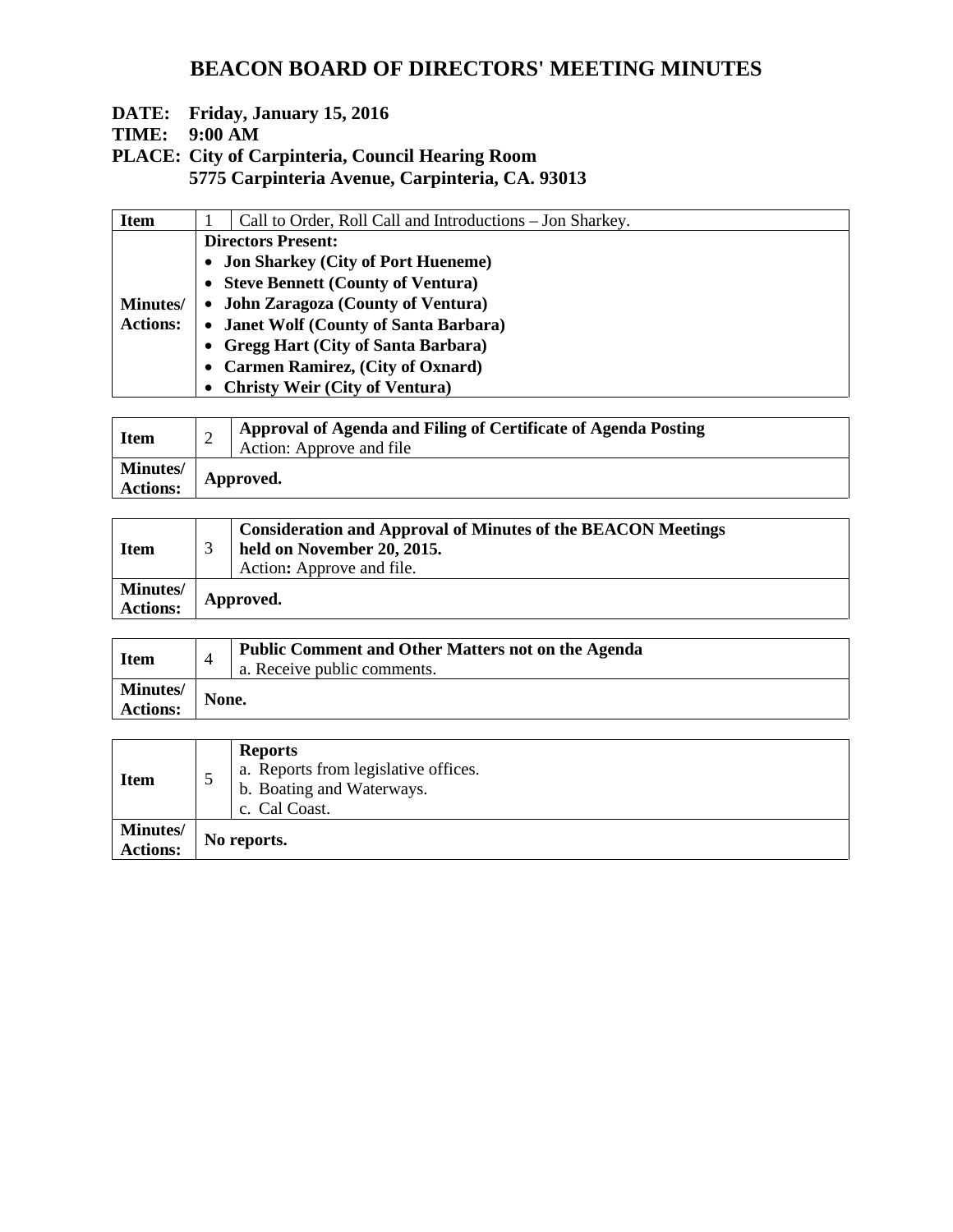# **BEACON BOARD OF DIRECTORS' MEETING MINUTES**

# **DATE: Friday, January 15, 2016**

**TIME: 9:00 AM**

**PLACE: City of Carpinteria, Council Hearing Room**

**5775 Carpinteria Avenue, Carpinteria, CA. 93013**

|                                    | <b>Santa Barbara County Coastal Resiliency Project</b> |                                                                                                                                                                                                                                                                                                                                                                                                                                                                                                                                                                                                                                                                                                                                                                                                                                                                                                                                                                                                                                                                                                                                                            |  |  |  |  |
|------------------------------------|--------------------------------------------------------|------------------------------------------------------------------------------------------------------------------------------------------------------------------------------------------------------------------------------------------------------------------------------------------------------------------------------------------------------------------------------------------------------------------------------------------------------------------------------------------------------------------------------------------------------------------------------------------------------------------------------------------------------------------------------------------------------------------------------------------------------------------------------------------------------------------------------------------------------------------------------------------------------------------------------------------------------------------------------------------------------------------------------------------------------------------------------------------------------------------------------------------------------------|--|--|--|--|
| <b>Item</b>                        | 6                                                      | a. Receive a presentation from Dr. David Revell on the Santa Barbara County Coastal                                                                                                                                                                                                                                                                                                                                                                                                                                                                                                                                                                                                                                                                                                                                                                                                                                                                                                                                                                                                                                                                        |  |  |  |  |
|                                    |                                                        |                                                                                                                                                                                                                                                                                                                                                                                                                                                                                                                                                                                                                                                                                                                                                                                                                                                                                                                                                                                                                                                                                                                                                            |  |  |  |  |
|                                    |                                                        | Resiliency Project completed in 2015.<br>In 2015 the County of Santa Barbara completed the Santa Barbara County Coastal<br>Resiliency Project for the South County coastline. A similar study for the Ventura coast<br>was completed in 2014 and Santa Barbara County is proceeding with a North County<br>resiliency study, slated for completion at the end of 2016. In addition the cities of Santa<br>Barbara and Goleta are both sponsoring focused resiliency studies within their respective<br>jurisdictions. Dr. Revell of Revell Coastal has been involved in all of the completed and<br>on-going studies. Dr. Revell presented the findings and conclusions of the Santa Barbara<br>Coastal Resiliency study and provided an outline for the next steps in terms of the<br>implementation of policy and projects in response to the studies. Dr. Revell's presentation<br>has been uploaded to the BEACON website.<br>The following questions were asked by the Board in response to the Dr. Revell's<br>presentation:<br>Q1: Where is the BEACON Jurisdiction in relation to the rest of the State?                                           |  |  |  |  |
| <b>Minutes/</b><br><b>Actions:</b> |                                                        | A1: BEACON is probably somewhat ahead in that it now has SLR studies either completed<br>or ongoing for its entire coastal line.<br>Q2: When will study data be at a point where policies can be effectively defined?<br>A2: Depending on the individual jurisdiction, some of the agencies within BEACON are<br>currently making policy decisions based on existing Study Data. For example the City of<br>Goleta is being very proactive. Indeed, BEACON as an agency provides an excellent forum<br>to provide guidance as individual jurisdictions consider this question.<br>Q3: How can one design around the tidal influence of creek flooding?<br>A4: It is very difficult. A jurisdiction can increase flood conveyance capacity along a creek,<br>however, such capacity becomes somewhat ineffective when tidal run-up from storm<br>events extend well upstream of the creek mouths. One somewhat controversial mitigation<br>for this situation is to ensure that the creek mouths are always open to drain to the beach.<br>Many creek mouths will be blocked by beach sand embankments that build during summer<br>sand nourishment cycles. |  |  |  |  |
|                                    | $\bullet$<br>$\bullet$                                 | <b>Comments:</b><br>Director Bennett:<br>BEACON is the correct agency to guide with policy questions from its member<br>agencies.<br>Please agendize this subject at a future Board meeting for a more detailed discussion.<br><b>ACTION.</b><br>Director Ramirez:<br>Like it or not, local opinion remains mixed on the effects of climate change on SLR. As<br>a result, BEACON also needs to be involved somehow in an "education" role.<br>Director Zaragoza:<br>Concur with Director Ramirez, education is critical to garnish full public support of<br>policies and projects.                                                                                                                                                                                                                                                                                                                                                                                                                                                                                                                                                                       |  |  |  |  |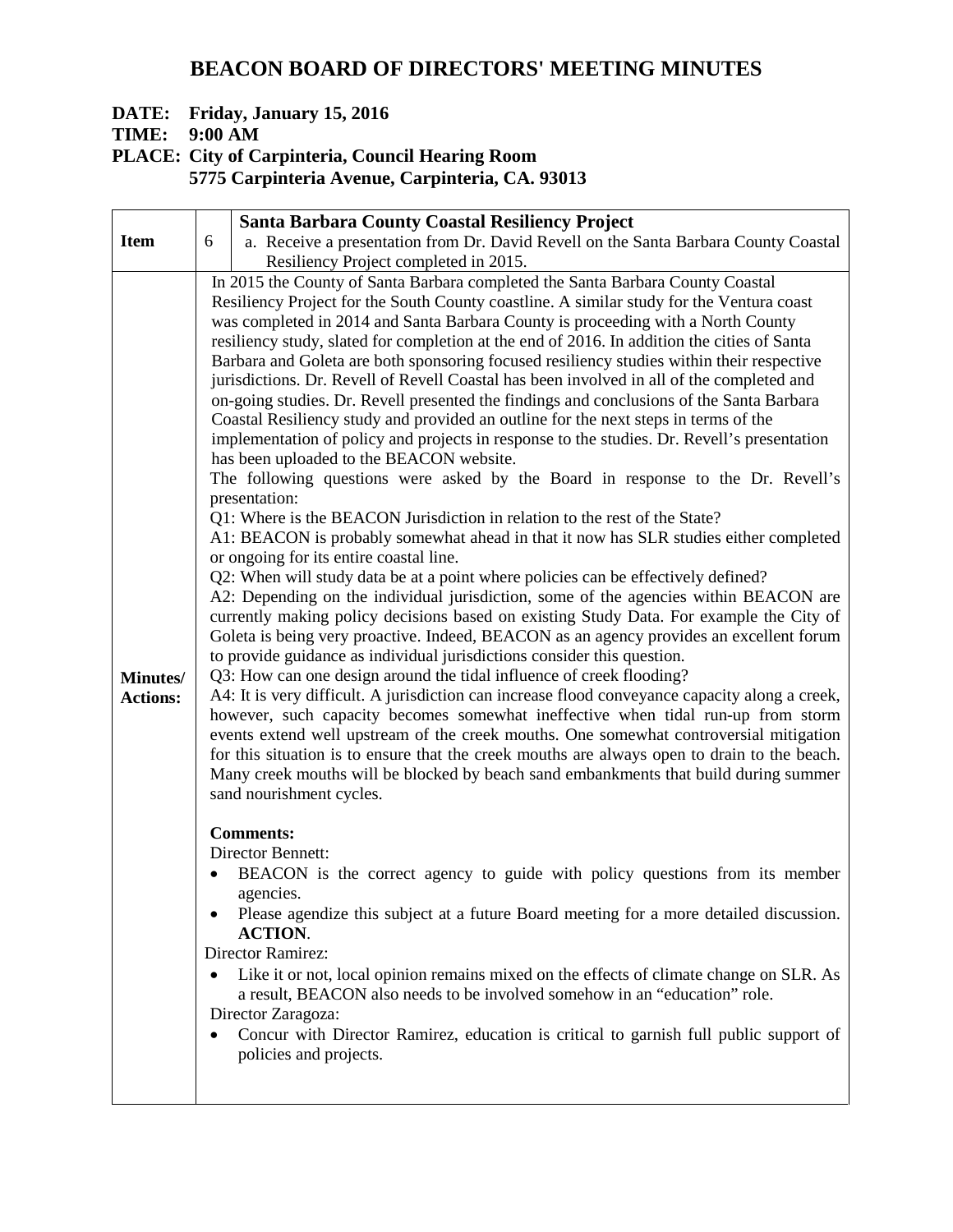# **BEACON BOARD OF DIRECTORS' MEETING MINUTES**

# **DATE: Friday, January 15, 2016**

# **TIME: 9:00 AM**

# **PLACE: City of Carpinteria, Council Hearing Room**

**5775 Carpinteria Avenue, Carpinteria, CA. 93013**

| Director Weir:                                                                                                                                                      |  |  |  |  |
|---------------------------------------------------------------------------------------------------------------------------------------------------------------------|--|--|--|--|
| Please provide clarification of the funding that occurred with the Surfers Point Project.<br>$\bullet$<br><b>ACTION.</b>                                            |  |  |  |  |
| Director Hart:                                                                                                                                                      |  |  |  |  |
| Recommends individual presentations re BEACON role and overall SLR study<br>$\bullet$<br>conclusions to all of the members agencies. ACTION.                        |  |  |  |  |
| Would like a separate discussion on strategy regarding the enormous amount of dam<br>$\bullet$<br>sediment through both Santa Barbara and Ventura counties. ACTION. |  |  |  |  |
| The Board unanimously the approved the Presentation to file.                                                                                                        |  |  |  |  |

| <b>Item</b>                        |                                     | <b>Recognition of Appreciation for Kevin Ready</b><br>Recognize former Executive Director and BEACON Legal Counsel, Kevin Ready,<br>a.<br>for twenty years of service to BEACON.                                                                                                                                                                                                                                                                                                             |
|------------------------------------|-------------------------------------|----------------------------------------------------------------------------------------------------------------------------------------------------------------------------------------------------------------------------------------------------------------------------------------------------------------------------------------------------------------------------------------------------------------------------------------------------------------------------------------------|
| <b>Minutes/</b><br><b>Actions:</b> | $\bullet$<br>$\bullet$<br>$\bullet$ | Executive Director described the over 20 years of service that Mr. Ready has provided<br>to BEACON both as legal counsel (continuously) and as Executive Director (for 4<br>years).<br>The Board expressed their deep appreciation of Mr. Ready and the immense<br>contribution he has made to BEACON.<br>The Executive Director re-introduced the legal counsel Rachel Van Mullem.<br>The Board unanimously approved the Resolution of Appreciation for the services of<br>Mr. Kevin Ready. |

|                 |                                                          | <b>Auditors Controllers Recommended Actions</b>                                        |  |  |  |  |  |
|-----------------|----------------------------------------------------------|----------------------------------------------------------------------------------------|--|--|--|--|--|
| <b>Item</b>     |                                                          | Receive and file the Budget-to-Actual report for the year-to-date period ending<br>a.  |  |  |  |  |  |
|                 | 8                                                        | December 31, 2015 (Exhibit 1).                                                         |  |  |  |  |  |
|                 |                                                          | Approve and Ratify Amendment No. 1 to the FY 2014-2015 Biennial Audit<br>b.            |  |  |  |  |  |
|                 |                                                          | Contract with Charles Z. Fedak & Company, CPA's for Financial Auditing                 |  |  |  |  |  |
|                 |                                                          | Service for FY13 & FY14 (Exhibit 2)                                                    |  |  |  |  |  |
| <b>Minutes/</b> |                                                          | Mr. Omar Arreloa of Ventura County Auditor Controllers Office presented the two items. |  |  |  |  |  |
|                 |                                                          |                                                                                        |  |  |  |  |  |
| <b>Actions:</b> | Both items were approved unanimously without discussion. |                                                                                        |  |  |  |  |  |

| <b>Item</b>     | <b>Executive Director's Report and Communications.</b> |                |
|-----------------|--------------------------------------------------------|----------------|
| <b>Minutes/</b> |                                                        | No discussion. |
| <b>Actions:</b> |                                                        |                |

# **Meeting Minutes by Gerald Comati, Program Manager, BEACON.**

**Adjourn to next regular meeting March 18, 2016 at 9:00 AM in Carpinteria City Hall**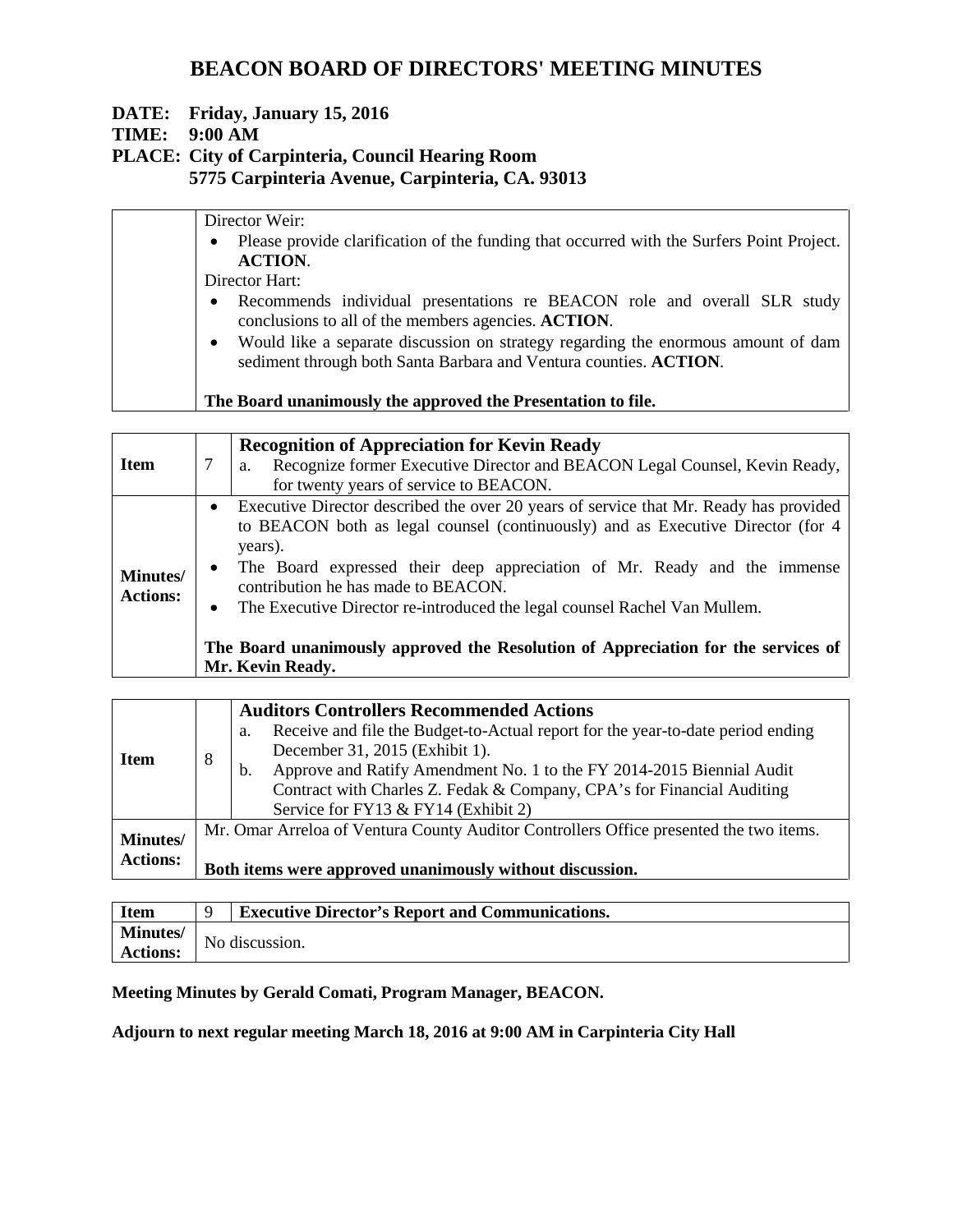Meeting Date: 03/18/16 Agenda Item: 6

To: BEACON Board of Directors From: Executive Director Date 03/09/15

# **Subject**: **Coastal Resiliency and BEACON Role Questionnaire/Survey**

### **Required Action:**

a. Receive a presentation from the Executive Director and Marc Beyeler on the results and conclusions from the Coastal Resilience and BEACON Role Questionnaire/Survey sent out on December 11, 2015

## **DISCUSSION:**

BEACON undertook a questionnaire of its member organizations to gather informed opinions regarding BEACON's ongoing needs and programs and adaptation planning for projected climate change & sea level rise.

The questionnaires solicited information from member agency staff about how BEACON can be most relevant to, and better serve the coastal needs of member agencies, and take advantage of opportunities for collaborative education and action, while preparing for future coastal conditions.

BEACON recognizes that its current objectives established over the past 20 years need to be reviewed in light of projected changes in local and regional climate, weather, and sea level, and may need to be modified or updated to address projected ocean and coastal conditions in our region, including importantly impacts from sea level rise (SLR).

Survey respondents provided valuable information regarding BEACON's existing roles and responsibilities and BEACON's potential to contribute to climate change planning.

Details of the responses to the Survey are as follows:

- 1. Survey responses were received from 7 of 8 of the BEACON member organizations.
- 2. The survey results confirmed strong support for BEACON's current activities and support for BEACON to provide climate related services. According to respondents, BEACON provides important services, and BEACON can play important roles going forward.
- 3. BEACON, its role and responsibilities, jurisdiction, and scope of operations are familiar to agency personnel. Respondents strongly support the current complementary activities of BEACON, including: Providing regional forum; Securing grant funding; Collecting relevant data; and Rrovide technical and scientific information. Respondents support expanded BEACON efforts to "promote more cooperative grant



A California Joint Powers Agency

### **Member Agencies**

City of Carpinteria City of Goleta City of Oxnard City of Port Hueneme City of San Buenaventura City of Santa Barbara County of Santa Barbara County of Ventura

#### **Santa Barbara Address:**

105 East Anapamu, Suite 201 Santa Barbara, CA 93101

### **Ventura Address:**

501 Poli St. P.O. Box 99 Ventura, CA 93001

### **Telephone:**

(805) 662-6890

**Facsimile:**

(805) 568-2982

#### **Email:**

Beacon.ca.gov

#### **Internet:**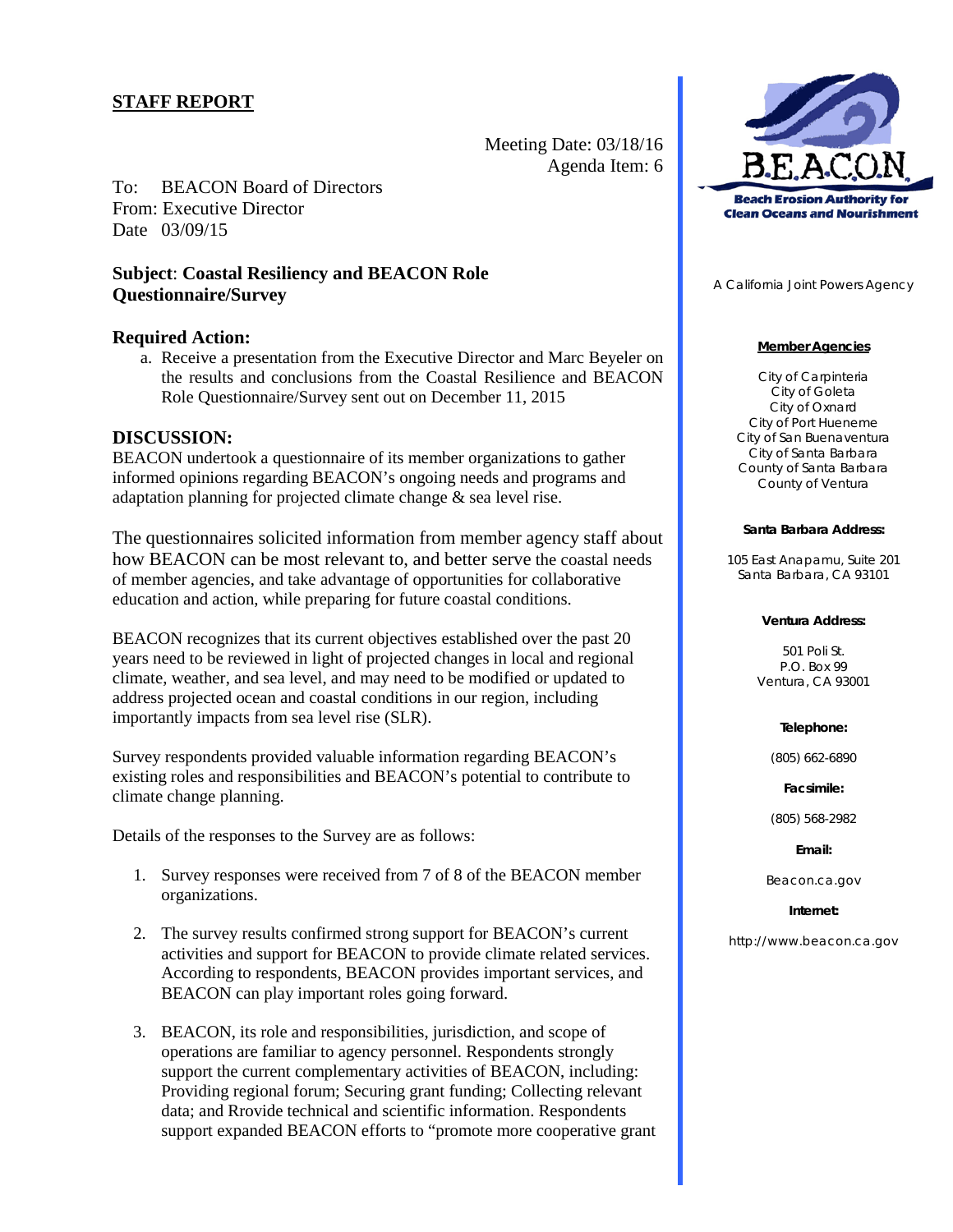and projects with member agencies," increasing the level and extent of its program activities.

- 4. Respondents identified scientific, technical, and funding data as the most important information needed to successfully undertake their work. Importantly, almost all respondents currently work on some level on tasks that currently involve climate change and adaptation planning, Including local coastal planning, hazard and emergency planning, capital projects, and/or vulnerability and adaptation planning.
- 5. Specifically, with regard to climate planning, respondents identified several activities that BEACON could undertake to assist local government in preparing for climate changes and related sea level rise impacts, including providing scientific and technical, policy, and funding information. Respondents identified lack of funding as an important barrier and constraint to implementing climate change and sea level rise adaptation policies and projects.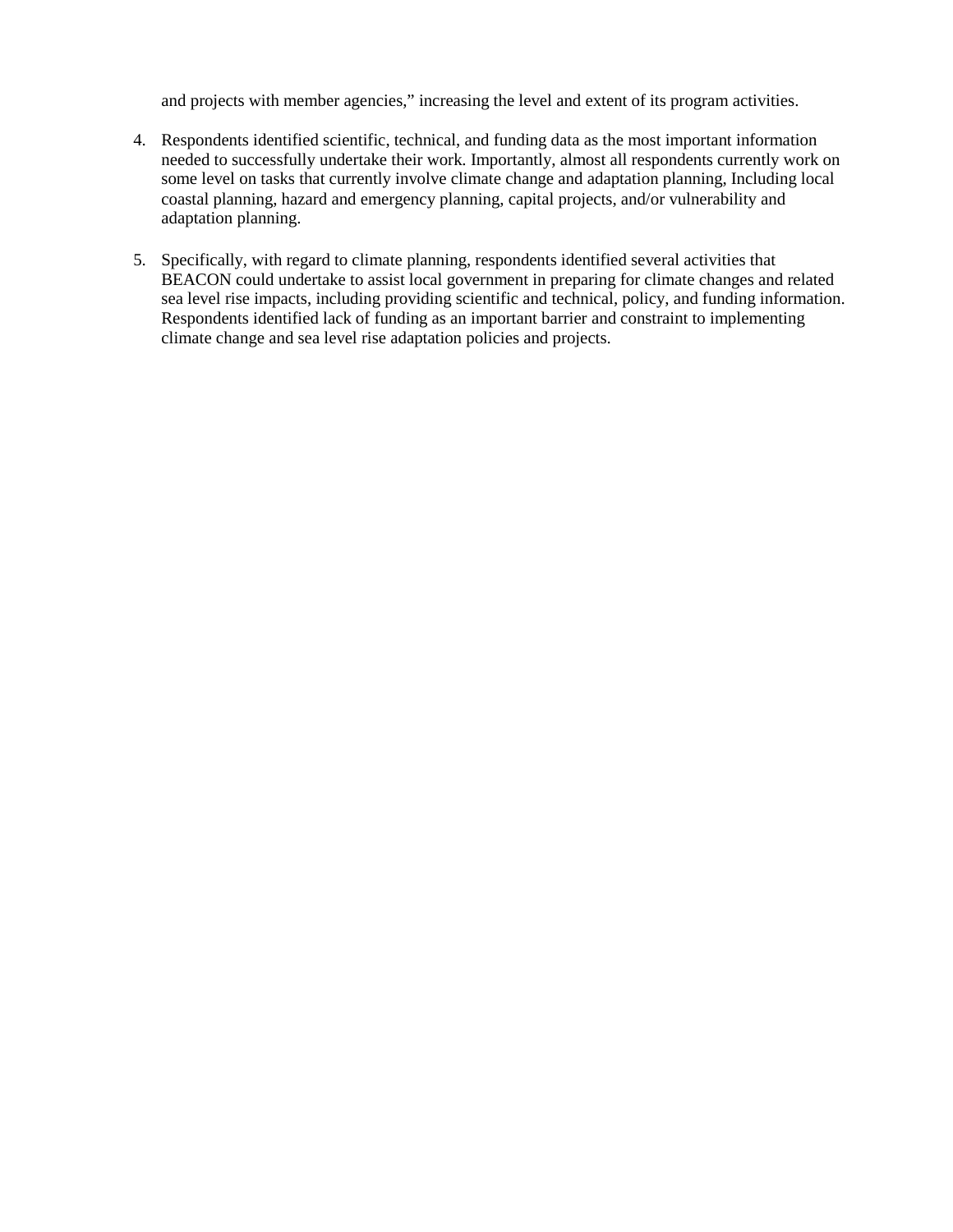To: BEACON Board of Directors From: Program Manager Date 03/09/16

**Subject**: Supplemental Dredging

# **Required Action:**

- a. Receive update on the Supplemental Dredging Project initiative.
- b. Request the Board to approve the MOU between BEACON and the City of Santa Barbara Waterfront Department, the Ventura Port District, and the Channel Islands Harbor.

Meeting Date: 03/18/16

Agenda Item: 7

# **DISCUSSION:**

As previously reported, in 2015 BEACON staff met with the Santa Barbara, Ventura and Channel Islands Harbors to discuss an initiative whereby BEACON would pursues grant funding opportunities to fund supplemental dredging of the three harbors. The grant funding, if secured, would supplement the regular federal dredging operations sponsored by the US Army Corps of Engineers (USCOE) for each Harbor District.

The motive for this initiative is to enable BEACON to contribute in the most cost effective and regional manner towards enhancing the influx of sediment into the BEACON littoral cell. Such an initiative supports BEACON's regional mission as well as the USCOE's objective to support Regional Sediment Management. This initiative will contribute immediately to the longevity and health of our coastline especially in light of projected Sea Level Rise and coastal inundation.

Staff has also discussed the initiative with one of the potential funding agencies, the Division of Boating and Waterways (DBAW), and they have expressed support. An initial grant request would be for approximately \$2M.

The contractual strategy for implementation would be to supplement the Federal dredging operations but through a separate contract between the dredging Contractor and each Harbor.

In the fall of 2015, Staff prepared a Memorandum of Understanding (MOU) between BEACON and the three Harbor Districts to outline the objectives and path forward towards the implementation of this supplemental dredging initiative. The MOU has been reviewed by the three Harbors and edits have been incorporated to their full satisfaction. As of March 2016, the Santa Barbara Waterfront Department had approved the MOU and the Ventura Port District and the Channel Islands Harbor are in the process of approving the MOU. Staff anticipates approval by Ventura and Channel Islands by the end of March 2016.

The attached Final MOU is being brought to the Board for approval.



A California Joint Powers Agency

### **Member Agencies**

City of Carpinteria City of Goleta City of Oxnard City of Port Hueneme City of San Buenaventura City of Santa Barbara County of Santa Barbara County of Ventura

### **Santa Barbara Address:**

105 East Anapamu, Suite 201 Santa Barbara, CA 93101

### **Ventura Address:**

501 Poli St. P.O. Box 99 Ventura, CA 93001

### **Telephone:**

(805) 662-6890

**Facsimile:**

(805) 568-2982

### **Email:**

beacon.ca.gov

### **Internet:**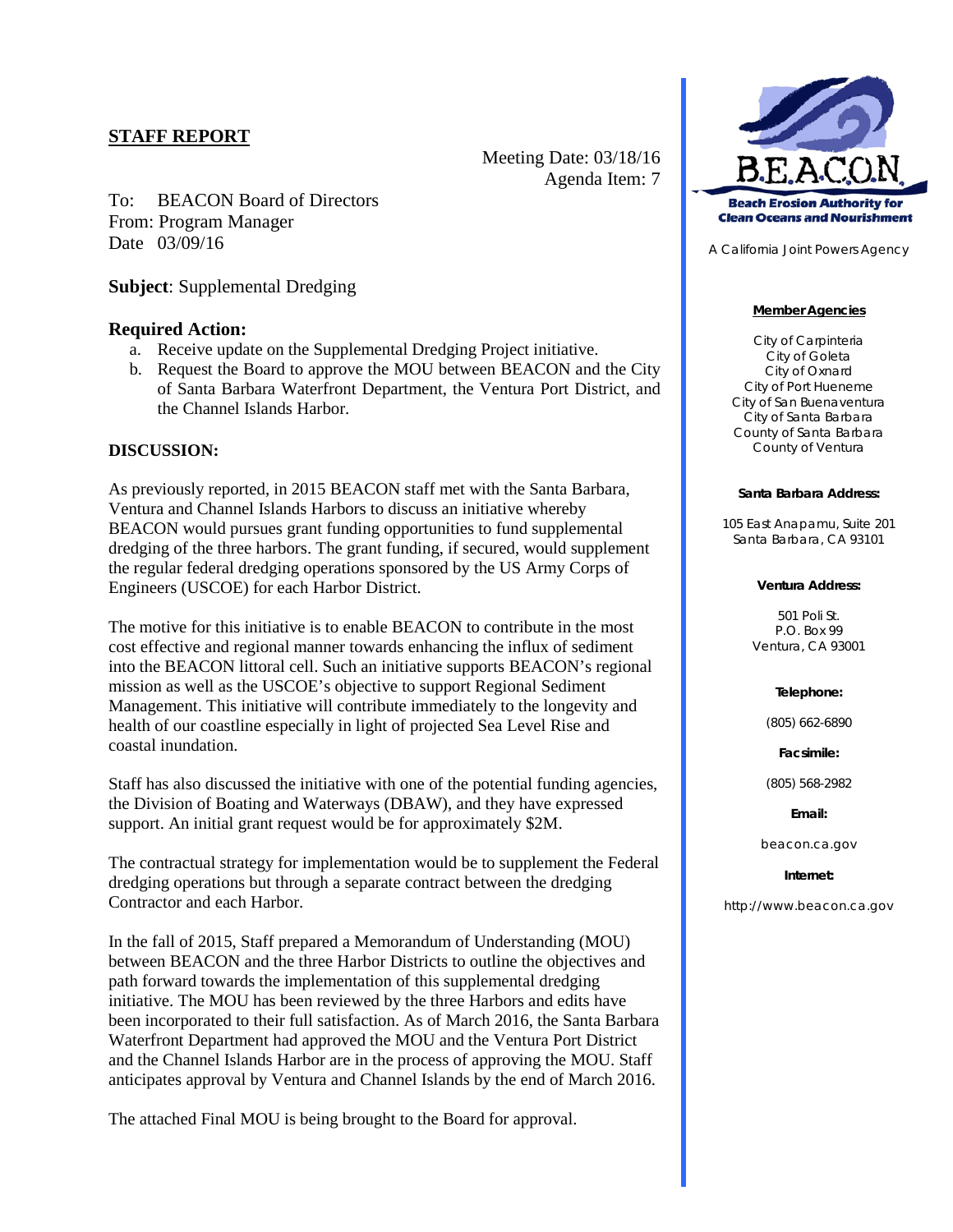# Supplemental Dredging Project

Memorandum of Understanding between BEACON, The City of Santa Barbara Waterfront Department, The Ventura Port District, and Channel Islands Harbor

# MEMORANDUM OF UNDERSTANDING

This Memorandum of Understanding (MOU), entered into on \_\_\_\_\_\_\_\_\_\_\_\_\_\_\_\_, is between the Beach Erosion Authority for Clean Oceans and Nourishment (BEACON), and the City of Santa Barbara Waterfront Department, the Ventura Port District, and the Channel Islands Harbor (HARBORS).

This MOU sets forth the terms and understanding between BEACON and the HARBOR DISTRICTS regarding supplemental dredging at the Santa Barbara, Ventura and Channel Island harbors.

# BACKGROUND

- 1. BEACON is a Joint Powers Authority representing the coastal interests of the counties of Santa Barbara and Ventura and the coastal cities Goleta, Santa Barbara, Carpinteria, Ventura, Oxnard, and Port Hueneme.
- 2. One of BEACON's missions is to enhance the supply of sand onto beaches within the BEACON jurisdiction. BEACON can support this mission by seeking grants funding for projects that support the delivery of sand onto beaches within the BEACON jurisdiction.
- 3. Santa Barbara Harbor, Ventura Harbor and Channel Islands Harbor are located within BEACON's jurisdiction. The three harbors are dredged on an annual or biannual basis through individual contracts issued by the US Army Corps of Engineers. The cost of the dredging is born by the Federal Government. Sand dredged from each harbor is pumped to the nearest down-coast beach as a beneficial by-pass.
- 4. Each of the harbors has sand deposits that require dredging that are in excess of the limits set forth in its normal Federal dredging contract. In some cases this dredging may be within the harbor's authorized Federal limits; in other cases it is outside but adjacent to those limits.

### PURPOSE

This MOU defines the common interest of BEACON and the HARBORS in maximizing the dredging of sand from Santa Barbara, Ventura and Channel Island harbors.

This common interest will be accomplished by the following activities:

1. BEACON will apply for grant funding for supplemental dredging of the harbor sand traps.

Secured grant funding will be used to fund supplemental dredging of the Federal Channel and/or harbor sand traps.

### FUNDING

1. Agreements will be executed between BEACON and the HARBORS detailing the mechanism by which grant funding secured by BEACON will be provided to the HARBORS for use in implementing the supplemental dredging activities.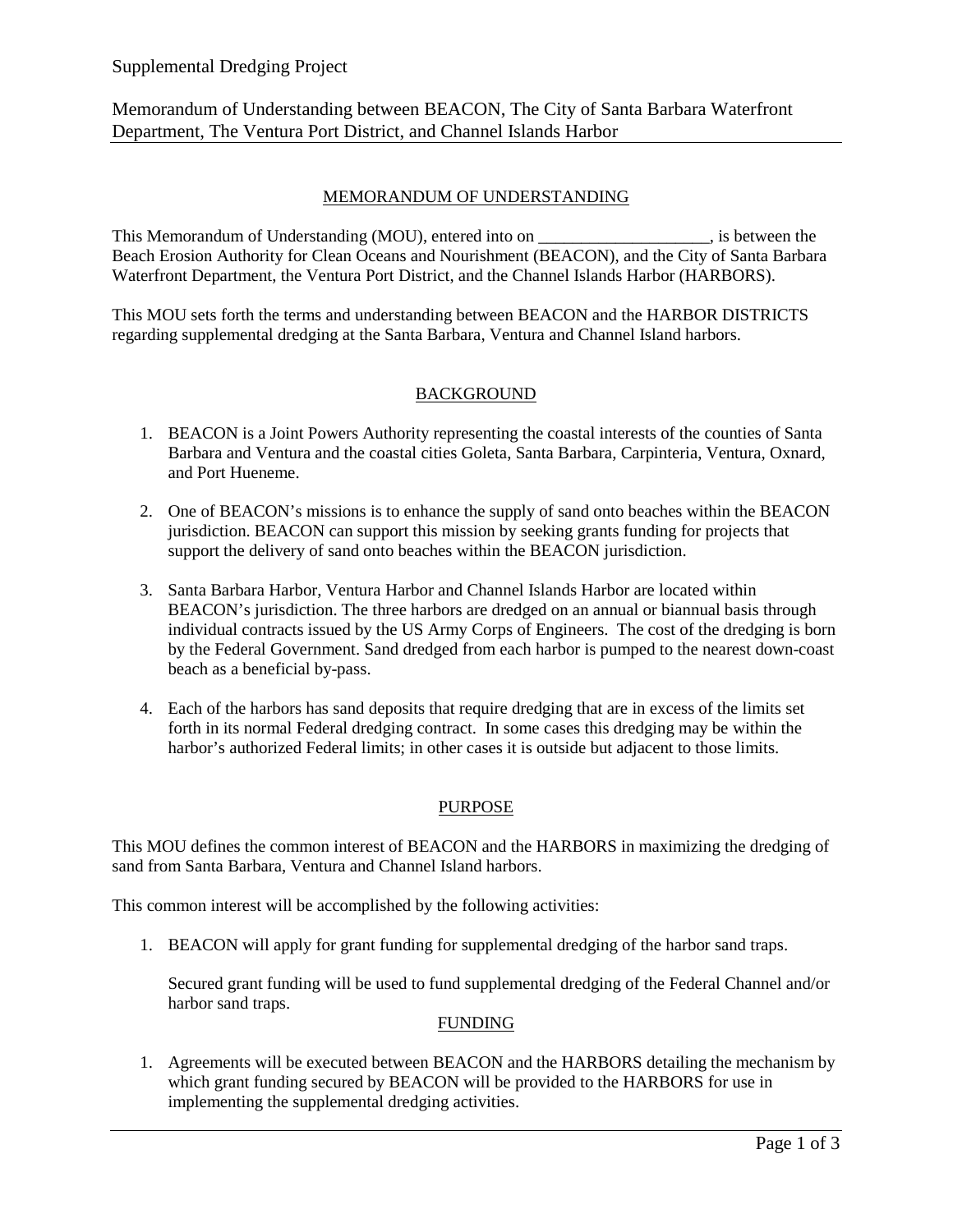# Supplemental Dredging Project

# Memorandum of Understanding between BEACON, The City of Santa Barbara Waterfront Department, The Ventura Port District, and Channel Islands Harbor

- 2. Grant funding will be assigned to each of the individual HARBORS based on a mutually agreeable ratio relative to the respective dredging volumes of each harbor or by another mutually agreeable method.
- 3. Individual HARBORS receiving the benefit of the grant funded supplemental dredging will be required to provide any matching funds required of the grant funding.
- 4. There is no guarantee that BEACON will be successful in securing grant funding.

# **DURATION**

- 1. This MOU may be amended or modified by mutual consent of BEACON and the HARBORS.
- 2. This MOU shall become effective upon signature by BEACON and the HARBORS and will remain in effect until amended, modified or terminated by BEACON or any one of the HARBORS by mutual consent.
- 3. Unless otherwise amended this MOU shall end on June 30, 2018.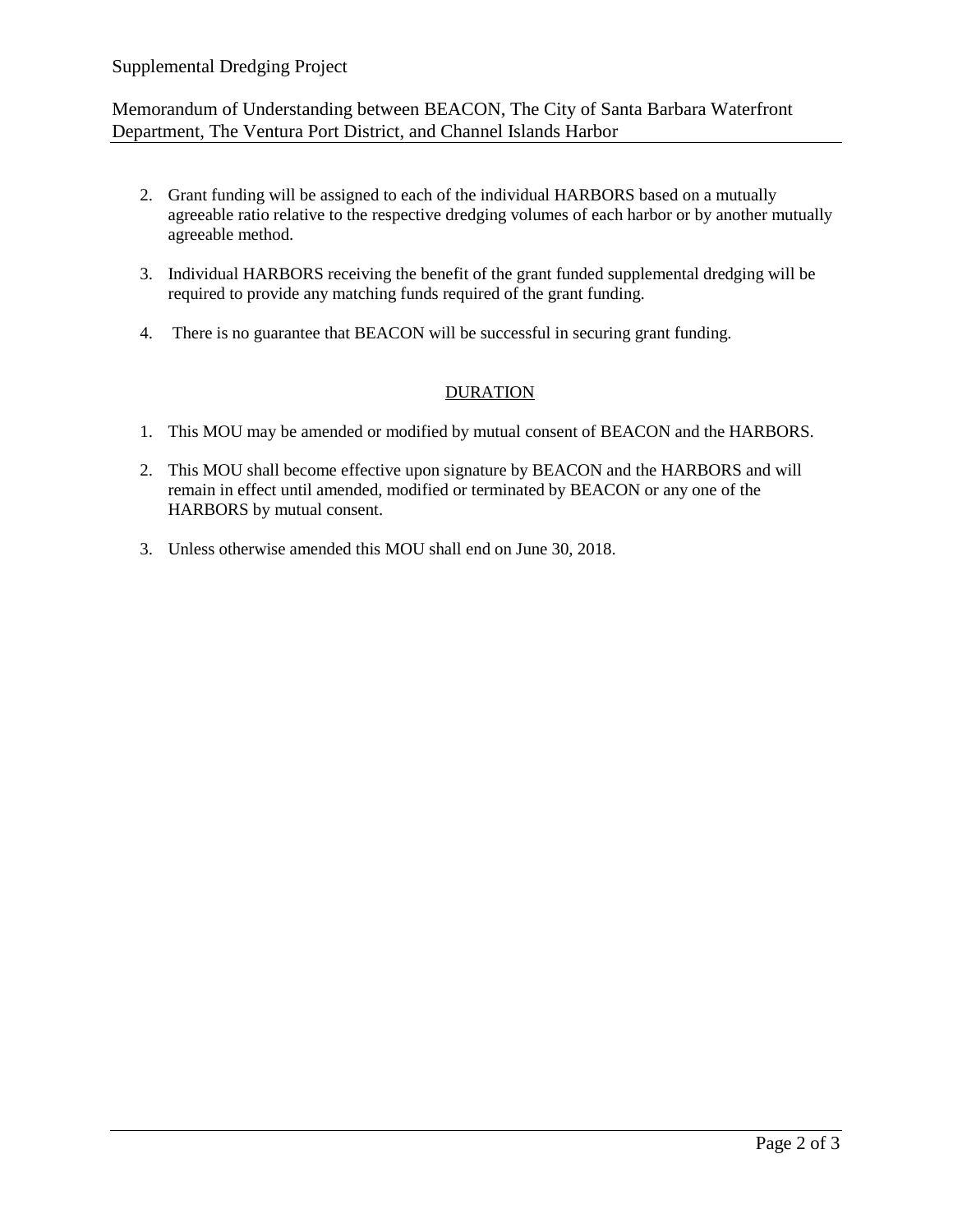# Supplemental Dredging Project

Memorandum of Understanding between BEACON, The City of Santa Barbara Waterfront Department, The Ventura Port District, and Channel Islands Harbor

//IN WITNESS WHEREOF, the parties hereto have executed this MOU as of the day and year first above written.

|              | <b>BEACON</b>                                                                            |  |  |  |  |  |  |
|--------------|------------------------------------------------------------------------------------------|--|--|--|--|--|--|
|              | 123 East Anapamu Street                                                                  |  |  |  |  |  |  |
|              | Santa Barbara CA 93101                                                                   |  |  |  |  |  |  |
| By:          |                                                                                          |  |  |  |  |  |  |
| Title:       | Chair, BEACON                                                                            |  |  |  |  |  |  |
| Date:        |                                                                                          |  |  |  |  |  |  |
|              |                                                                                          |  |  |  |  |  |  |
|              | City of Santa Barbara Waterfront Department<br>132 Harbor Way<br>Santa Barbara, CA 93109 |  |  |  |  |  |  |
| By:          |                                                                                          |  |  |  |  |  |  |
| Title:       |                                                                                          |  |  |  |  |  |  |
| Date:        |                                                                                          |  |  |  |  |  |  |
|              |                                                                                          |  |  |  |  |  |  |
|              | <b>Ventura Port District</b>                                                             |  |  |  |  |  |  |
|              | 1603 Anchors Way Drive                                                                   |  |  |  |  |  |  |
|              | Ventura, CA 93001                                                                        |  |  |  |  |  |  |
| By:          |                                                                                          |  |  |  |  |  |  |
| <b>Title</b> |                                                                                          |  |  |  |  |  |  |
| Date:        |                                                                                          |  |  |  |  |  |  |
|              |                                                                                          |  |  |  |  |  |  |
|              | <b>Channel Islands Harbor</b>                                                            |  |  |  |  |  |  |
|              | 3900 Pelican Way<br>Oxnard, CA 93035                                                     |  |  |  |  |  |  |
| By:          |                                                                                          |  |  |  |  |  |  |
| Title:       |                                                                                          |  |  |  |  |  |  |
| Date:        |                                                                                          |  |  |  |  |  |  |
|              |                                                                                          |  |  |  |  |  |  |
|              | Attest and Approved as to Form:                                                          |  |  |  |  |  |  |
| By:          |                                                                                          |  |  |  |  |  |  |
| Title        | Rachel Van Mullem, Chief Assistant County Counsel, Santa Barbara County                  |  |  |  |  |  |  |
| Date:        |                                                                                          |  |  |  |  |  |  |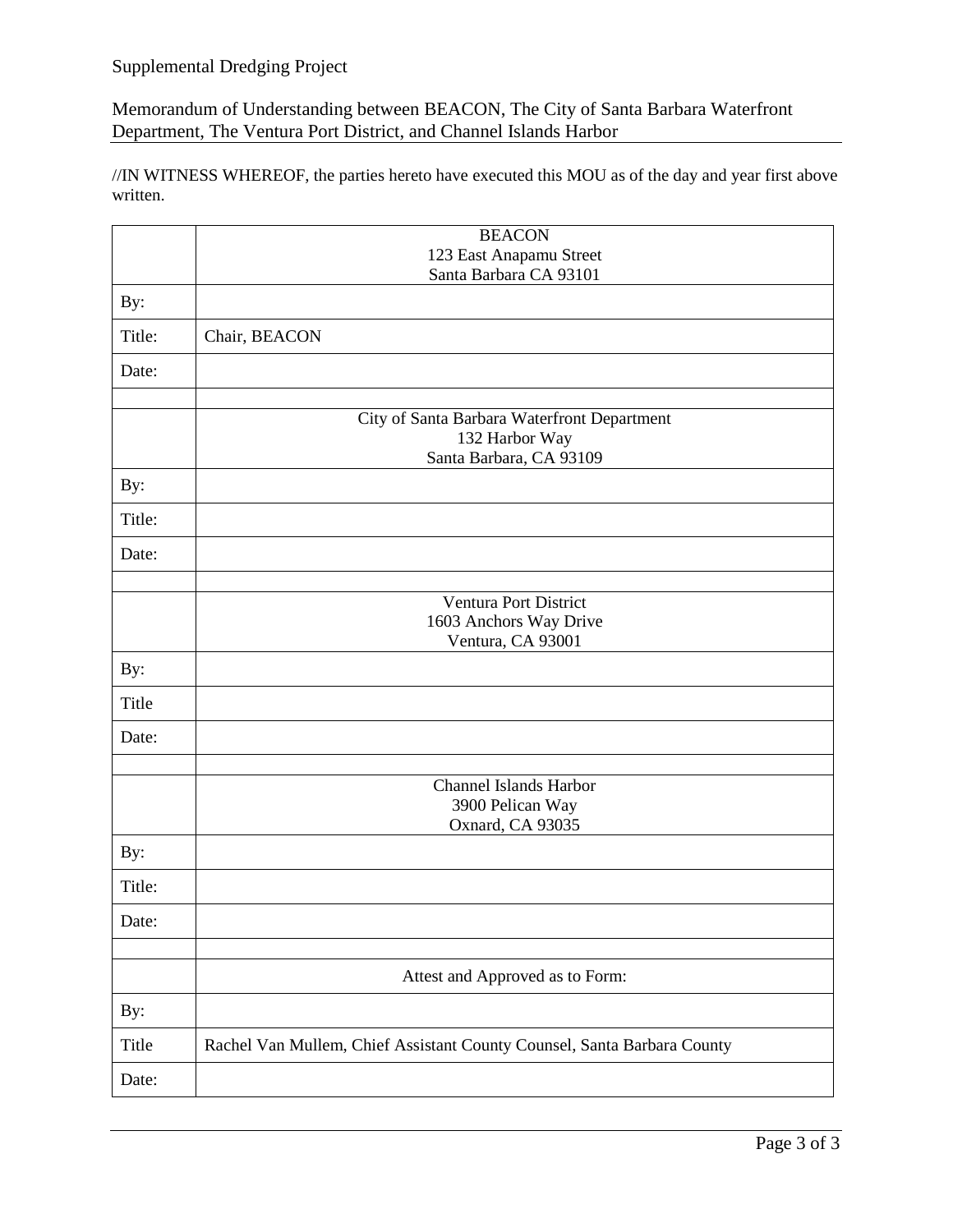Meeting Date: 03/18/16 Agenda Item: 8

To: BEACON Board of Directors From: Program Manager Date 03/09/15

# **Subject**: **Santa Barbara County Dredging Basin Removal Project**

### **Required Action:**

a. Receive update on the Santa Barbara County Debris Basin Removal Project.

### **DISCUSSION:**

In 2011, the Santa Barbara County Flood Control District completed the Gobernador Debris Basin Modification Project. This project had special interest to BEACON since it modified the existing debris basin located on Gobernador Creek to allow the natural transport of sediment down to the ocean (Carpinteria Beach).

From a sand transport perspective, by far the largest feeder of sediment to the BEACON coast is from our creeks and rivers. However, this natural process is often obstructed by debris basins. As a result, BEACON staff communicated with the Flood Control Districts of Santa Barbara and Ventura to discuss the potential for removal or modification of existing debris basins. Both agencies do have plans in place for such projects. BEACON presented a cooperative initiative to seek supplemental grant funding to support such debris basin removal projects from the perspective of the benefits of additional sediment on the coast. Part of this initiative included the search for relevant grant funding opportunities.

Such an opportunity opened up in the fall of 2015. The Ocean Protection Council (OPC) released a call for proposals for Proposition 1 (Water Quality, Supply, and Infrastructure Improvement Act of 2014) funded projects that could "provide more reliable water supplies, restore important species and habitat, and develop a more resilient and sustainably managed water that can better withstand inevitable and unforeseen pressures in the coming decades".

BEACON Staff approached the Santa Barbara County Flood Control District to identify debris basin removal projects that were already in development that would greatly benefit from an infusion of supplemental grant funding. The Flood Control District identified two debris basin removals, one at Rattlesnake Creek and one at San Ysidro Creek. As a result, in December 2015, BEACON Staff submitted a Letter of Intent to the OPC for these debris basin removal projects. The OPC approved the Letter of Intent and authorized BEACON to prepare a full proposal. BEACON Staff, working closely with Flood Control Staff, submitted a full proposal to OPC in February 2016. The proposal requested \$539,000 of Proposition 1 funds for use in the development, construction and monitoring phases of the Rattlesnake and San Ysidro Creeks debris basin removal project. OPC will make a selection by summer 2016.



A California Joint Powers Agency

#### **Member Agencies**

City of Carpinteria City of Goleta City of Oxnard City of Port Hueneme City of San Buenaventura City of Santa Barbara County of Santa Barbara County of Ventura

#### **Santa Barbara Address:**

105 East Anapamu, Suite 201 Santa Barbara, CA 93101

#### **Ventura Address:**

501 Poli St. P.O. Box 99 Ventura, CA 93001

#### **Telephone:**

(805) 662-6890

**Facsimile:**

(805) 568-2982

**Email:**

beacon.ca.gov

#### **Internet:**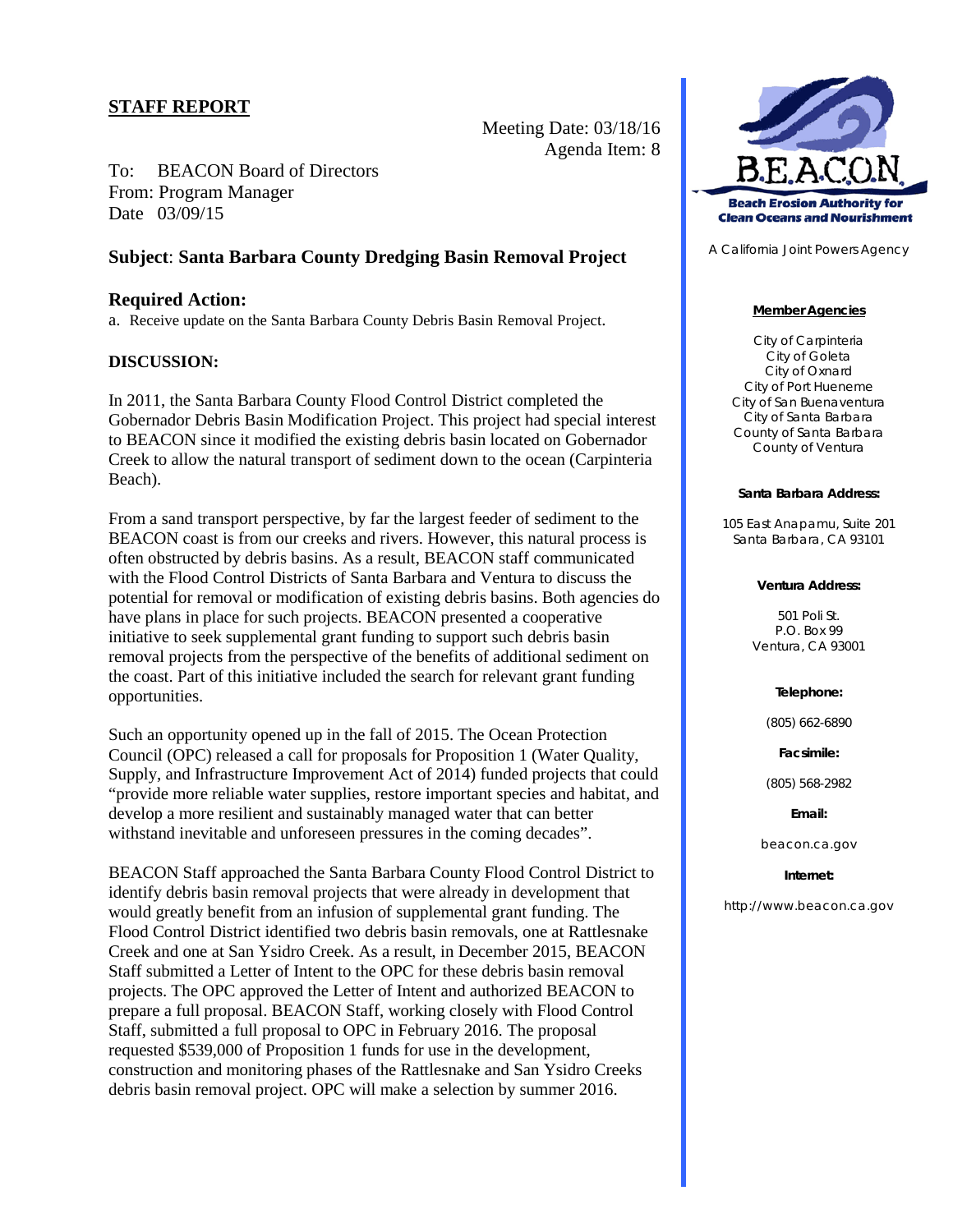Meeting Date: March 18, 2016 Agenda Item: # 9

# To: BEACON Board of Directors

From: Ventura County Auditor-Controller's Office

Date: March 26, 2015

**Subject**: Auditor-Controller Recommended Actions **(Recommendation c** requires  $7/10^{ths}$  vote)

### **Recommendations:**

- a. Receive and file Recommended Fiscal Year 2016-17 Budget (Exhibit 1).
- b. Receive and file the Budget-to-Actual report for the year-to-date period ending February 29, 2016 (Exhibit 2).
- c. Authorize the Auditor-Controller's Office to make budgetary adjustments as follows: (requires  $7/10^{th}$  vote): INCREASE Other Professional & Spec Services \$ 7,000

# DECREASE Contingency \$7,000

# **Discussion for Recommendation a:**

This budget assumes the regular annual dues and contains a Contingency of \$53,965. If unused, this would leave an ending fund balance of approximately \$53,965.

### **Analysis**

Last year's budget process highlighted a trend that has been developing for the previous several years whereby a gap between revenue from membership dues and projected overhead expenses continued to exist. During that time the gap had been closed through the use of available fund balances or contingency from previous fiscal years. This gap was the result of:

- Less grant revenue from other agencies to cover a portion of overhead expenditures, leaving the overhead burden to membership dues and interest revenues.
- Decreasing membership dues beginning in Fiscal Year 2009-10 when a 15% temporary reduction in membership dues was adopted, and which was continued into Fiscal Year 2010-11. In Fiscal Year 2011-12 an approximately 10% temporary reduction was also adopted. In Fiscal Year 2012-13 membership dues returned to normal levels.
- No other annual revenue stream.

**Overhead.** BEACON's overhead is made up of contract services to provide program management, specific project management, contract management, technical expertise, accounting, auditing, legal, and administrative services as well as minor miscellaneous agency expenses. BEACON as an agency is small but has grand aspirations. Staff must oversee and manage/maintain ongoing projects as well as pursue grant funding and develop proposals for new projects/programs.



A California Joint Powers Agency

### **Member Agencies**

City of Carpinteria City of Goleta City of Oxnard City of Port Hueneme City of San Buenaventura City of Santa Barbara County of Santa Barbara County of Ventura

### **Santa Barbara Address:**

105 East Anapamu, Suite 201 Santa Barbara, CA 93101

#### **Ventura Address:**

501 Poli St. P.O. Box 99 Ventura, CA 93001

### **Telephone:**

(805) 662-6890

**Facsimile:**

(805) 568-2982

**Email:**

Beacon.ca.gov

**Internet:**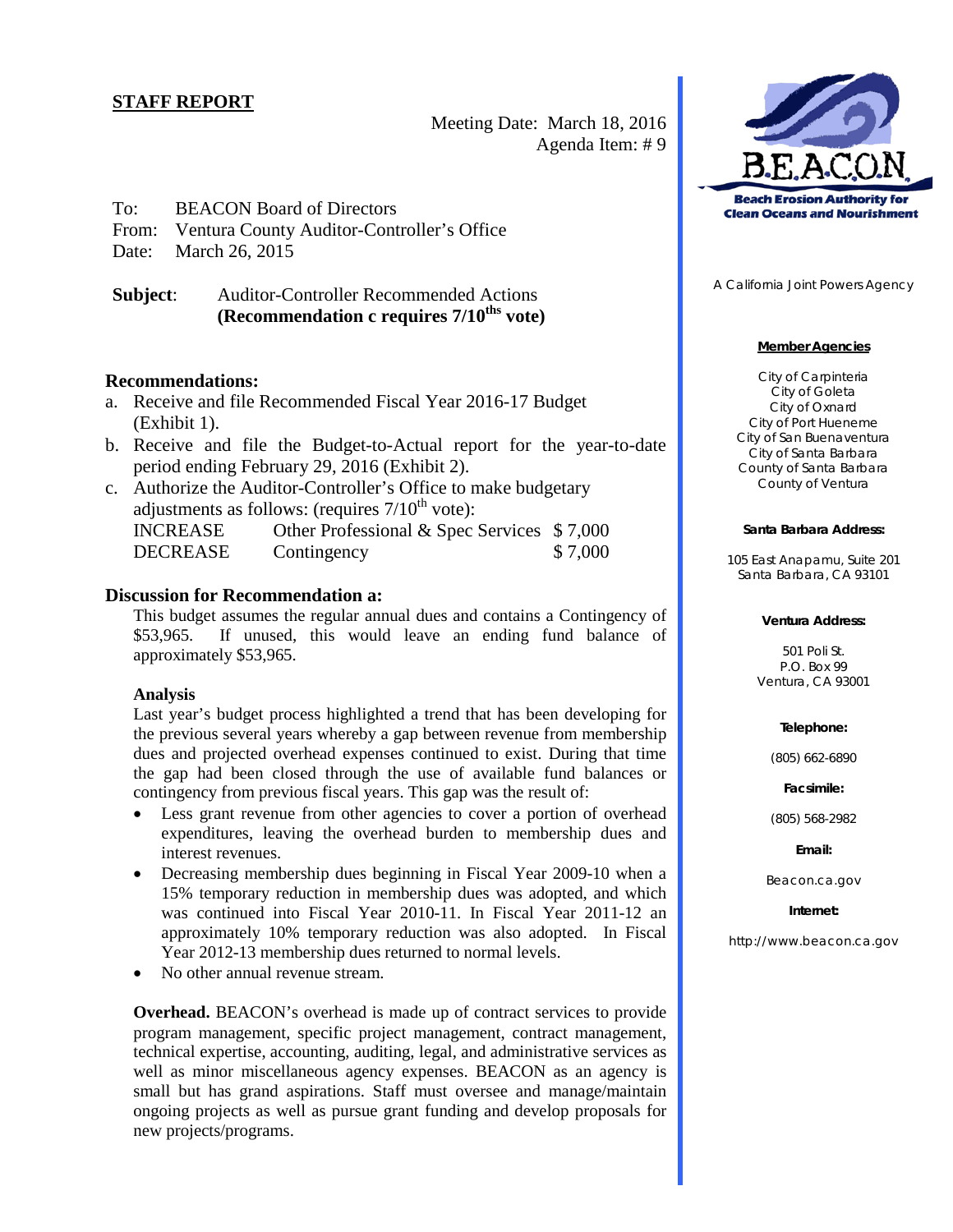**Other Revenue/Funding Sources.** Historically, BEACON has been able to utilize project specific grant funding to contribute to overhead expenses. However, in recent years BEACON has not secured new grant funding. Staff is working hard to reverse this trend. In addition, BEACON has been approached by other agencies to take on coastal access maintenance activities for reimbursement. If such undertakings make sense to the Board, they could also contribute to funding portions of overhead expenditures.

### **Recommended Budget**

Staff is recommending consideration by the Board of the Budget presented in Exhibit 1, which assumes the regular annual dues amounts. This budget reflects a balanced budget whereby overhead costs are slightly more than annual revenues from membership dues, with interest earnings plus appropriated fund balance filling the gap. This results in a contingency of \$53,965.

# **Discussion for Recommendation b:**

Receive and file report from Ventura County Auditor-Controller's Office on Budget-to-Actual for Fiscal Year 2015-16 for the period ending February 29, 2016 (Exhibit 2).

# **Discussion for Recommendation c (requires 7/10ths vote):**

To increase Other Professional & Spec Services by \$ 7,000 to accommodate for Amendment #1 to Marc Beyeler's executed contract, funds will be transferred from Contingency.

To decrease Contingency by \$ 7,000 to accommodate for Amendment# 1 to Marc Beyeler's executed contract, funds will be transferred to Other Professional & Spec Services.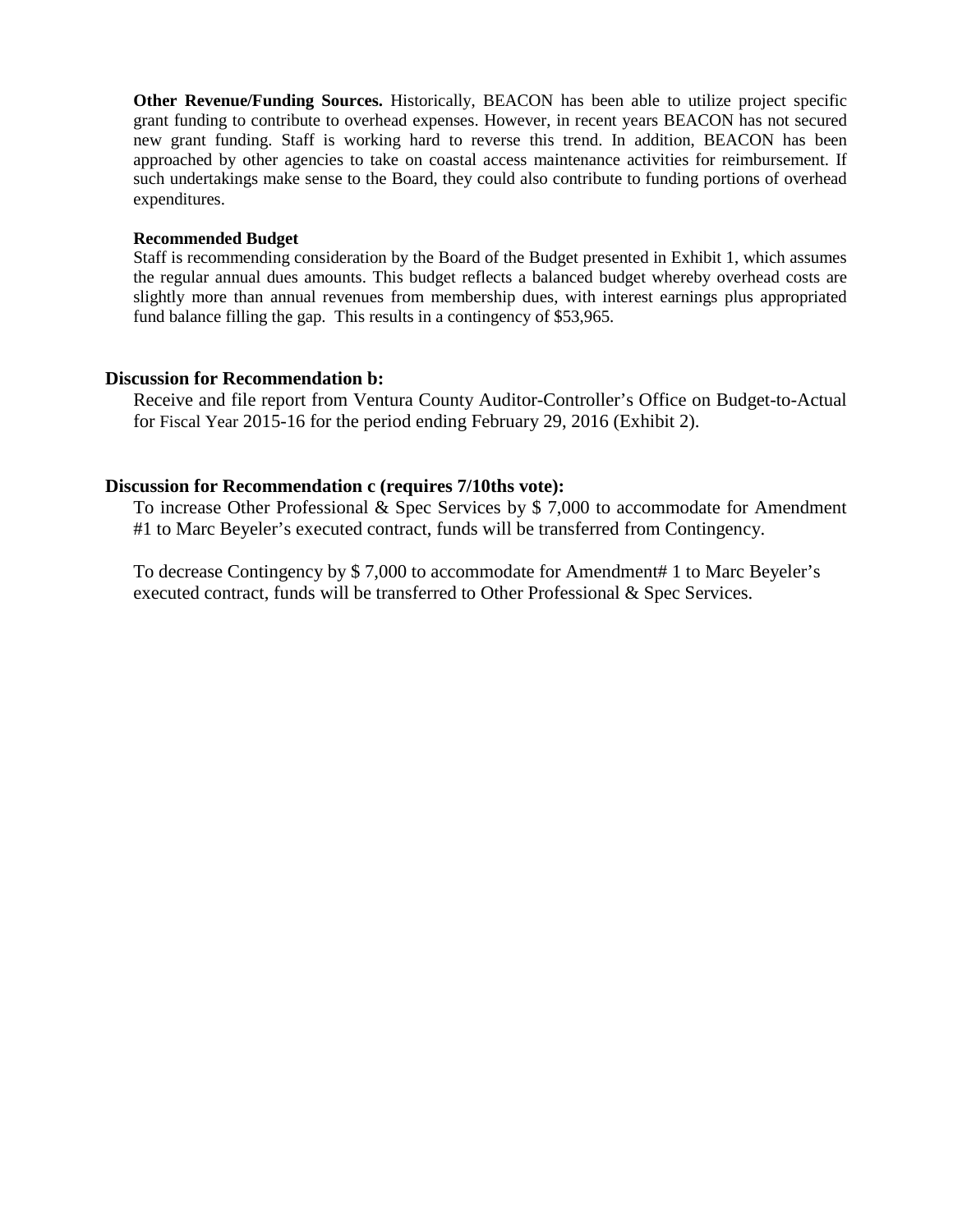#### **BEACON EXPENDITURES AND REVENUE DETAIL RECOMMENDED BUDGET FY 2016-2017**

| <b>Fund 0025</b>                                                   | Division/<br>Unit<br>Code | <b>Account</b><br>Code | FY 2014-15<br><b>Actual</b> | FY 2015-16<br><b>Estimated</b><br>Actual | FY 2016-17<br>Recommended<br>March 18, 2016 | FY 2016-17<br>Adopted by<br><b>BEACON Board</b><br>May 20, 2016 |
|--------------------------------------------------------------------|---------------------------|------------------------|-----------------------------|------------------------------------------|---------------------------------------------|-----------------------------------------------------------------|
| <b>EXPENDITURES</b><br><b>Services and Supplies</b><br>Overhead:   |                           |                        |                             |                                          |                                             |                                                                 |
| Insurance                                                          | 5665                      | 2072                   | 3.241                       | 3.124                                    | 3,500                                       |                                                                 |
| Memberships and Dues - (Cal Coast)                                 | 5665                      | 2131                   | 500                         | 2,000                                    | 2,000                                       |                                                                 |
| Miscellaneous Expense - (Kelp Anchor Permits)                      | 5665                      | 2179                   | 106                         |                                          |                                             |                                                                 |
| Miscellaneous Expense - (Misc Office Exp / Public Relations)       | 5665                      | 2179                   |                             | $\overline{\phantom{a}}$                 | 10.000                                      |                                                                 |
| Miscellaneous Expense - (Permit/Planning Fees)                     | 5665                      | 2179                   |                             |                                          |                                             |                                                                 |
| Miscellaneous Expense - (Spec Off Exp (Website, Teleph, Pub Info)  | 5665                      | 2179                   | ä,                          | $\sim$                                   | 1,000                                       |                                                                 |
| Miscellaneous Expense - (SCCBEP)                                   | 5665                      | 2179                   |                             |                                          |                                             |                                                                 |
| Engineering and Technical Surveys - (Tech Advisor - J Bailard)     | 5665                      | 2183                   | 11,996                      | 15,000                                   | 15,000                                      |                                                                 |
| Engineering and Technical Surveys - (Proj Mgmt - COM3)             | 5665                      | 2183                   | 44,991                      | 47.000                                   | 47.000                                      |                                                                 |
| Engineering and Technical Surveys - (Tech Services - SAIC)         | 5665                      | 2183                   |                             |                                          |                                             |                                                                 |
| Attorney Services - (Co of Sta Barbara)                            | 5665                      | 2185                   | 5,110                       | 12,000                                   | 12,000                                      |                                                                 |
| Other Professional & Spe Srvs- (Accounting Services - Co of Ventur | 5665                      | 2199                   | 13,200                      | 9,500                                    | 15,000                                      |                                                                 |
| Other Professional & Spe Srvs - (Biennial Audit Services)          | 5665                      | 2199                   | 7,000                       | 1.000                                    | 8.000                                       |                                                                 |
| Other Professional & Spe Srvs- (Marc Beyeler)                      | 5665                      | 2199                   | 3,500                       | 14,000                                   | 15,000                                      |                                                                 |
| Other Professional & Spe Srvs- (Pam Baumgardner)                   | 5665                      | 2199                   | 2,500                       | 1.000                                    |                                             |                                                                 |
| Travel Expenses - (Misc Payments / Pub Ed, Travel & Conf.)         | 5665                      | 2292                   | 3,862                       | 1,500                                    | 4.000                                       |                                                                 |
| <b>Total Overhead</b>                                              |                           |                        | 96.006                      | 106.124                                  | 132,500                                     |                                                                 |
| <b>Grants - CSMMP:</b>                                             |                           |                        |                             |                                          |                                             |                                                                 |
| Engineering and Technical Surveys - (CSMMP - DBAW Turb Study       | 5665                      | 2183                   | ٠                           | $\sim$                                   |                                             |                                                                 |
| <b>Total Grants - CSMMP</b>                                        |                           |                        |                             |                                          |                                             |                                                                 |
|                                                                    |                           |                        |                             |                                          |                                             |                                                                 |
| <b>Total Services and Supplies</b>                                 |                           |                        | 96.006                      | 106,124                                  | 132,500                                     |                                                                 |
| Contingencies                                                      | 5665                      | 6101                   |                             |                                          | 53,965                                      | 186.465                                                         |
| <b>Total Contingencies</b>                                         |                           |                        |                             |                                          | 53.965                                      | 186,465                                                         |
| <b>TOTAL EXPENDITURES</b>                                          |                           |                        | 96.006                      | 106.124                                  | 186,465                                     | 186,465                                                         |
| <b>FINANCING SOURCES</b>                                           |                           |                        |                             |                                          |                                             |                                                                 |
| Beginning Fund Balance Appropriated                                |                           |                        | 77.557                      | 85.728                                   | 83.035                                      | 83,035                                                          |
|                                                                    |                           |                        |                             |                                          |                                             |                                                                 |
| Investment Income - (Interest Earnings)                            | 5665<br>5665              | 8911                   | 444                         | 430                                      | 430                                         | 430                                                             |
| Other Governmental Agencies - (Member Dues/Assessments)            | 9371                      | 103,000                | 103,000                     | 103,000                                  | 103,000                                     |                                                                 |
| <b>Total Revenue</b>                                               | 103,444<br>181,001        | 103,430                | 103,430                     | 103,430                                  |                                             |                                                                 |
| <b>TOTAL FINANCING SOURCES</b>                                     |                           |                        |                             | 189,158                                  | 186,465                                     | 186,465                                                         |
| <b>Actual / Projected Fund Balance</b>                             | 84.995                    | 83,035                 |                             |                                          |                                             |                                                                 |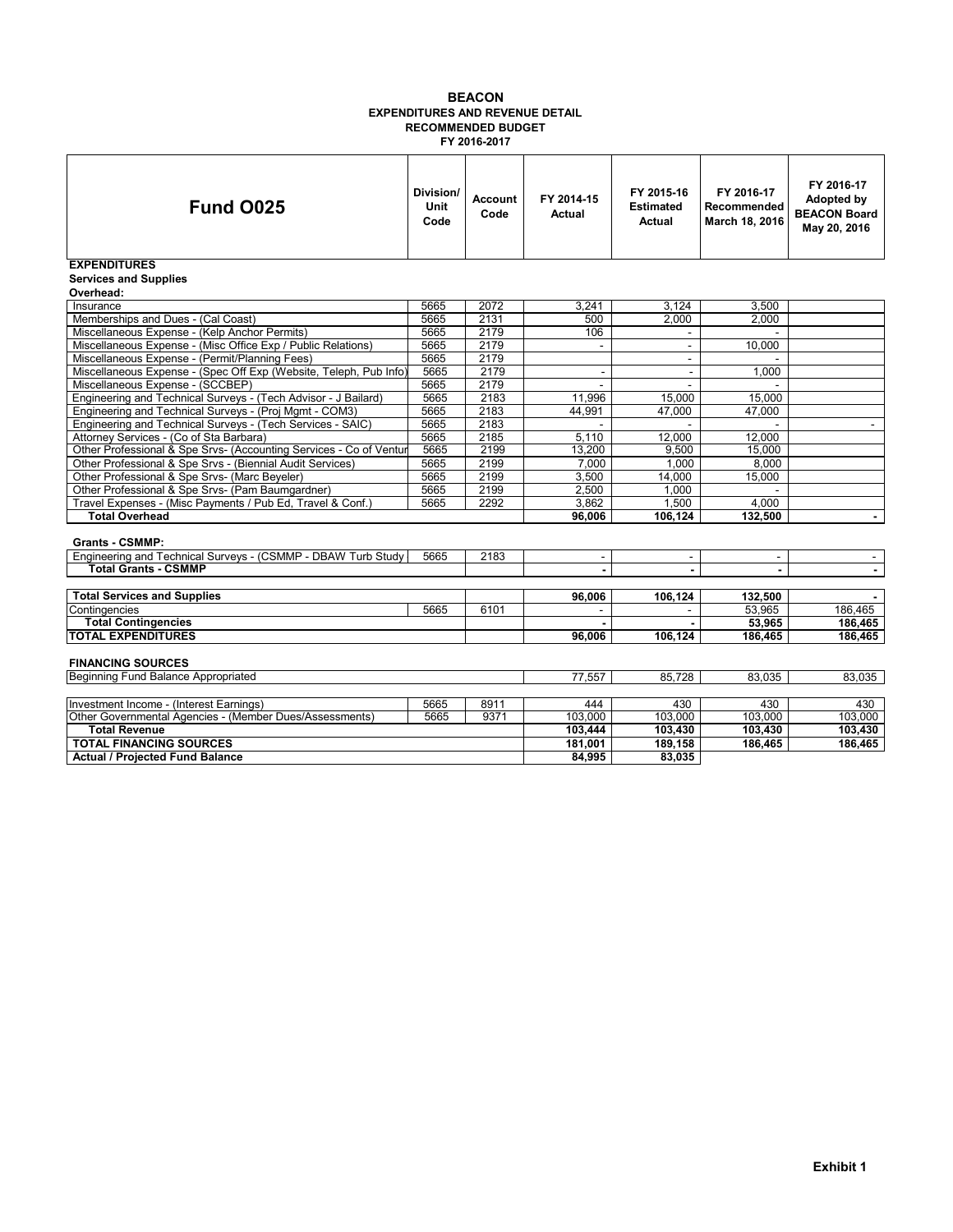### **BEACON FUND O025 YEAR TO DATE BUDGET TO ACTUAL FY 2015-16 FOR THE MONTH ENDING FEBRUARY 29, 2016 (66.67% of year)**

|                         |                   |                                                                                                                     | <b>BUDGET</b>     |                          |                          |      | <b>ACTUAL YTD</b> |            |                                 |                                        |        |
|-------------------------|-------------------|---------------------------------------------------------------------------------------------------------------------|-------------------|--------------------------|--------------------------|------|-------------------|------------|---------------------------------|----------------------------------------|--------|
| Unit                    | Account<br>Number | Title                                                                                                               | Adopted<br>Budget | <b>Budget</b><br>Mod     | Revised<br><b>Budget</b> |      | Actual            | Encumbered | Total<br>Revenue/<br>Obligation | Variance<br>Favorable<br>(Unfavorable) |        |
| UNASSIGNED FUND BALANCE |                   |                                                                                                                     |                   |                          |                          |      |                   |            |                                 |                                        |        |
|                         |                   | <b>Beginning Balance</b>                                                                                            | 78,046            |                          | 78,046                   |      | 85,203.32         |            | 85,203.32                       | 7,157.32                               |        |
|                         | 5995              | Unassigned Fund Balance                                                                                             | 78,046            | $\sim$                   | 78,046                   |      | 85,203.32         |            | 85,203.32                       | 7,157.32                               |        |
| <b>REVENUE</b>          |                   |                                                                                                                     |                   |                          |                          |      |                   |            |                                 |                                        |        |
| 5665                    | 8911              | Investment Income - (Interest Earnings)                                                                             | 430               |                          | 430                      |      | 51.69             |            | 51.69                           | (378.31)                               | 12%    |
| 5665                    | 9371              | Other Governmental Agencies - (Member Dues)                                                                         | 103,000           |                          | 103,000                  |      | 103.000.00        |            | 103,000.00                      | ä,                                     | 100%   |
|                         |                   | <b>Total Revenue</b>                                                                                                | 103,430           | $\blacksquare$           | 103,430                  |      | 103,051.69        |            | 103,051.69                      | (378.31)                               | 100%   |
|                         |                   | <b>TOTAL SOURCES</b>                                                                                                | 181,476           | $\blacksquare$           | 181,476                  |      | 188,255.01        |            | 188,255.01                      | 6,779.01                               | 104%   |
| <b>EXPENDITURES</b>     |                   |                                                                                                                     |                   |                          |                          |      |                   |            |                                 |                                        |        |
| 5665                    | 2072              | Insurance                                                                                                           | 3.500             |                          | 3.500                    |      | 3.123.62          |            | 3.123.62                        | 376.38                                 | 89%    |
| 5665                    | 2131              | Membership Dues (Cal Coast)                                                                                         | 2,000             |                          | 2,000                    |      | 1,500.00          |            | 1,500.00                        | 500.00                                 | 75%    |
| 5665                    | 2179              | Miscellaneous Expenses<br>(Admin/Legal - Bag Ban, Kelp Anchor Permits,<br>Misc Office Exp, Permit /Planning Fees,   | 9,000             |                          | 9,000                    |      |                   |            | ٠                               | 9,000.00                               | 0%     |
| 5665                    | 2183              | <b>Engineering and Technical Surveys</b><br>(Tech Advisor- J Bailard, Proj Mgmt - COM3,<br>Tech Services-SAIC)      | 62,000            |                          | 62,000                   |      | 34,816.76         | 27,183.24  | 62,000.00                       |                                        | 100%   |
| 5665                    | 2185              | Attorney Services (Co of Sta Barbara)                                                                               | 12,000            |                          | 12,000                   |      | 2,660.00          | 9,340.00   | 12,000.00                       | ÷.                                     | 100%   |
| 5665                    | 2199              | Other Professional & Spe Srvs<br>(Accounting Srv - Co of Ventura, Biennial Audit,<br>Marc Beyeler, Pam Baumgardner) | 22,000            |                          | 22,000                   |      | (5,950.00)        | 750.00     | (5,200.00)                      | 27,200.00                              | $-24%$ |
| 5665                    | 2292              | <b>Travel Expenses</b><br>(Misc Payments, Travel & Conf.)                                                           | 6,000             |                          | 6,000                    |      | 262.20            |            | 262.20                          | 5,737.80                               | 4%     |
|                         |                   | <b>Total Overhead Expenditures</b>                                                                                  | 116,500           | $\overline{\phantom{a}}$ | 116,500                  |      | 36,412.58         | 37,273.24  | 73,685.82                       | 42,814.18                              | 63%    |
| 5665                    | 6101              | Contingency                                                                                                         | 64,976            |                          | 64,976                   | 0.56 |                   |            |                                 | 64,976.00                              | 0%     |
|                         |                   | <b>TOTAL EXPENDITURES</b>                                                                                           | 181,476           | $\blacksquare$           | 181,476                  |      | 36.412.58         | 37,273.24  | 73.685.82                       | 107,790.18                             | 41%    |
|                         |                   |                                                                                                                     |                   |                          |                          |      |                   |            |                                 |                                        |        |

### Ending Unassigned Fund Balance **151,842.43**

Note: Amounts with "( )" in the ACTUAL column reflect FY15 accruals in excess of actual expenditures to date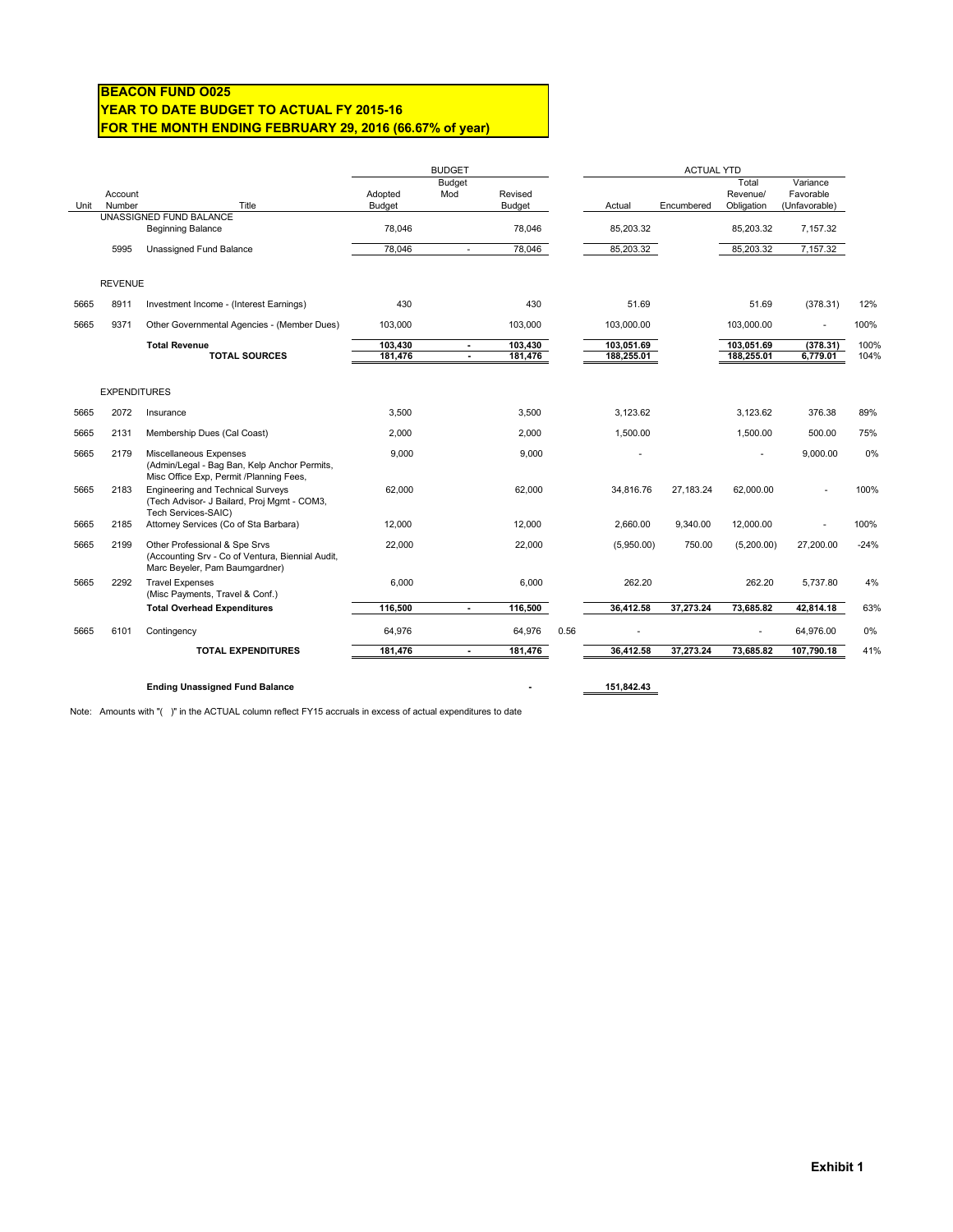Meeting Date: March 18, 2016 Agenda Item: 10

To: BEACON Board of Directors From: Executive Director Date: March 10, 2016

# **Subject**: **Approval of Amendment 1 to Agreement with Marc Beyeler**

### **ACTIONS:**

a. Request the Board to approve Amendment 1 to the Agreement with Marc Beyeler for continued assistance in the pursuit of coastal resilience related grants and in the development and implementation of a pathforward strategy for BEACON.

### **DISCUSSION:**

In FY1415 BEACON initially retained the services of Marc Beyeler, Principal of MBA Associates, to assist BEACON with the development of a strategy to amend BEACON's Coastal Regional Sediment Management Plan (CRSMP). In July 2015 the Board executed a new agreement with Marc Beyeler to continue the aforementioned services. Since July, Marc has assisted BEACON in moving towards better defining BEACON's best role in servicing our member agencies in the context of climate change and seal level rise.

Staff is recommending Amendment 1 to Mr. Beyeler's agreement for the following services:

- 1. Climate and sea level rise adaptation planning. Assist BEACON staff and consultants in developing climate and sea level rise adaptation planning.
- 2. Organizational/Program Assistance: Assist BEACON staff and consultants in analyzing and implementing supporting tasks.
- 3. Financial Planning and Fundraising: Assist BEACON staff and consultants in identifying, researching and preparing relevant grant opportunities.

Mr. Beyeler has proven to be an excellent resource for BEACON. He has over 20 years of invaluable experience with the Coastal Conservancy and subsequently as a successful consultant for coastal related projects. Mr. Beyeler is particular fluent in sea level rise and climate change adaptation planning and policy, a subject that dominates all coastal discussions today.



A California Joint Powers Agency

### **Member Agencies**

City of Carpinteria City of Goleta City of Oxnard City of Port Hueneme City of San Buenaventura City of Santa Barbara County of Santa Barbara County of Ventura

#### **Santa Barbara Address:**

105 East Anapamu, Suite 201 Santa Barbara, CA 93101

#### **Ventura Address:**

501 Poli St. P.O. Box 99 Ventura, CA 93001

### **Telephone:**

(805) 662-6890

**Facsimile:**

(805) 568-2982

**Email:**

Beacon.ca.gov

**Internet:**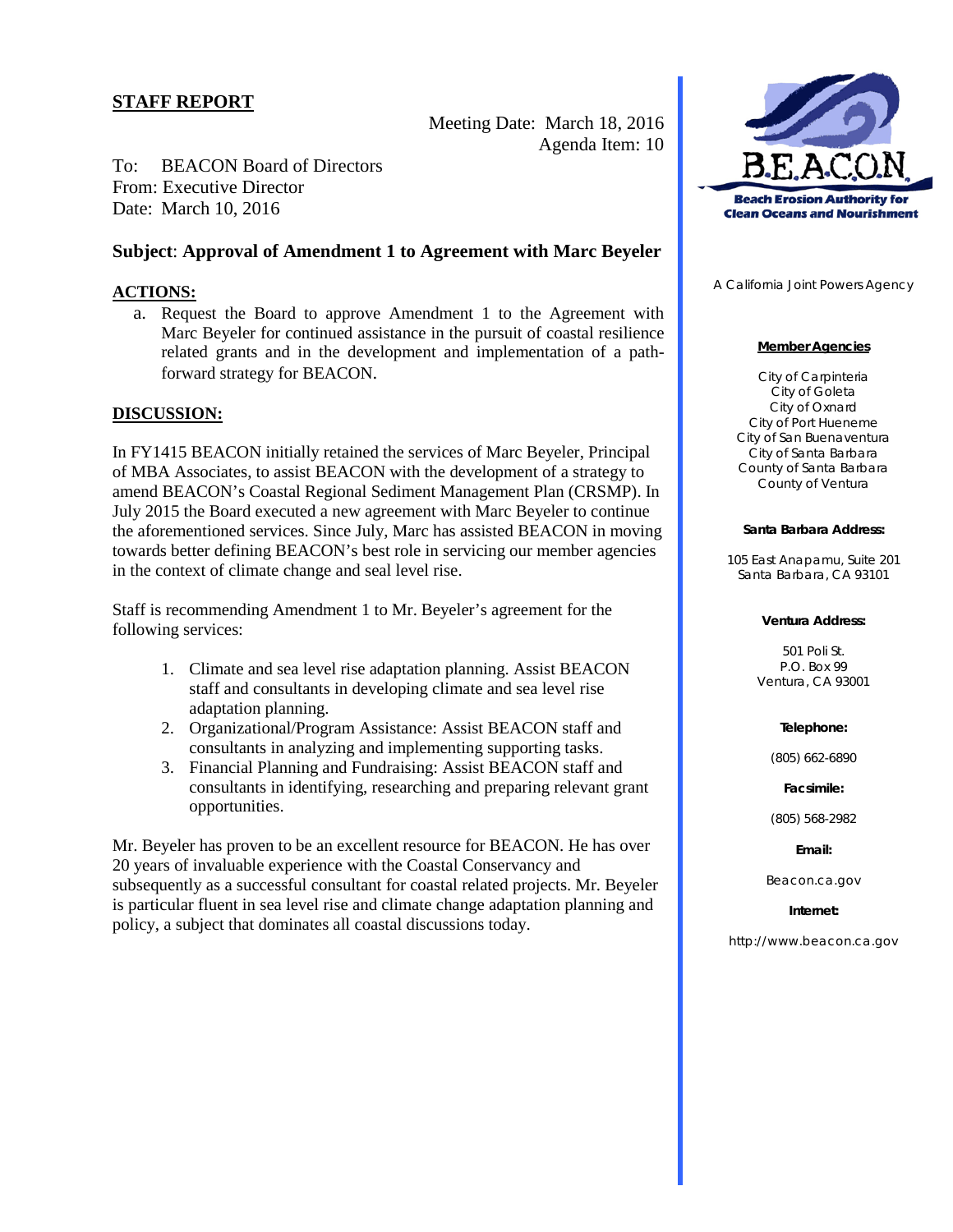### **Amendment No. 1** March 18, 2016

It is mutually agreed that the agreement between the Beach Erosion Authority for Clean Oceans and Nourishment (BEACON) and Contractor (Marc Beyeler) is amended as stated below.

- » Replace Article I SCOPE OF WORK ("services") with:
	- 1. Climate and sea level rise adaptation planning. Assist BEACON staff and consultants in developing climate and sea level rise adaptation planning.
	- 2. Organizational/Program Assistance: Assist BEACON staff and consultants in analyzing and implementing supporting tasks.
	- 3. Financial Planning and Fundraising: Assist BEACON staff and consultants in identifying, researching and preparing relevant grant opportunities.
- » Replace Article II COMPENSATION AND EXPENSES with:
	- A. FEES: As compensation for Contractor's work as defined in I.A. above, Client shall pay Contractor \$14,000 for Contractor's time and expenses related to completing this Agreement. The Contractor shall not exceed this amount and these funds shall cover all direct and indirect expenses and Contractor's time during the Contract Period. Client shall pay Contractor a retainer of \$2,000 upon execution of this Agreement, which shall be credited toward the completion of this project.

These modifications to the agreement are in compliance with Section VI "OTHER", Article C "AMENDMENT, WAIVER" of the above referenced agreement. This amendment is hereby made a part of the subject agreement for services between BEACON and Contractor.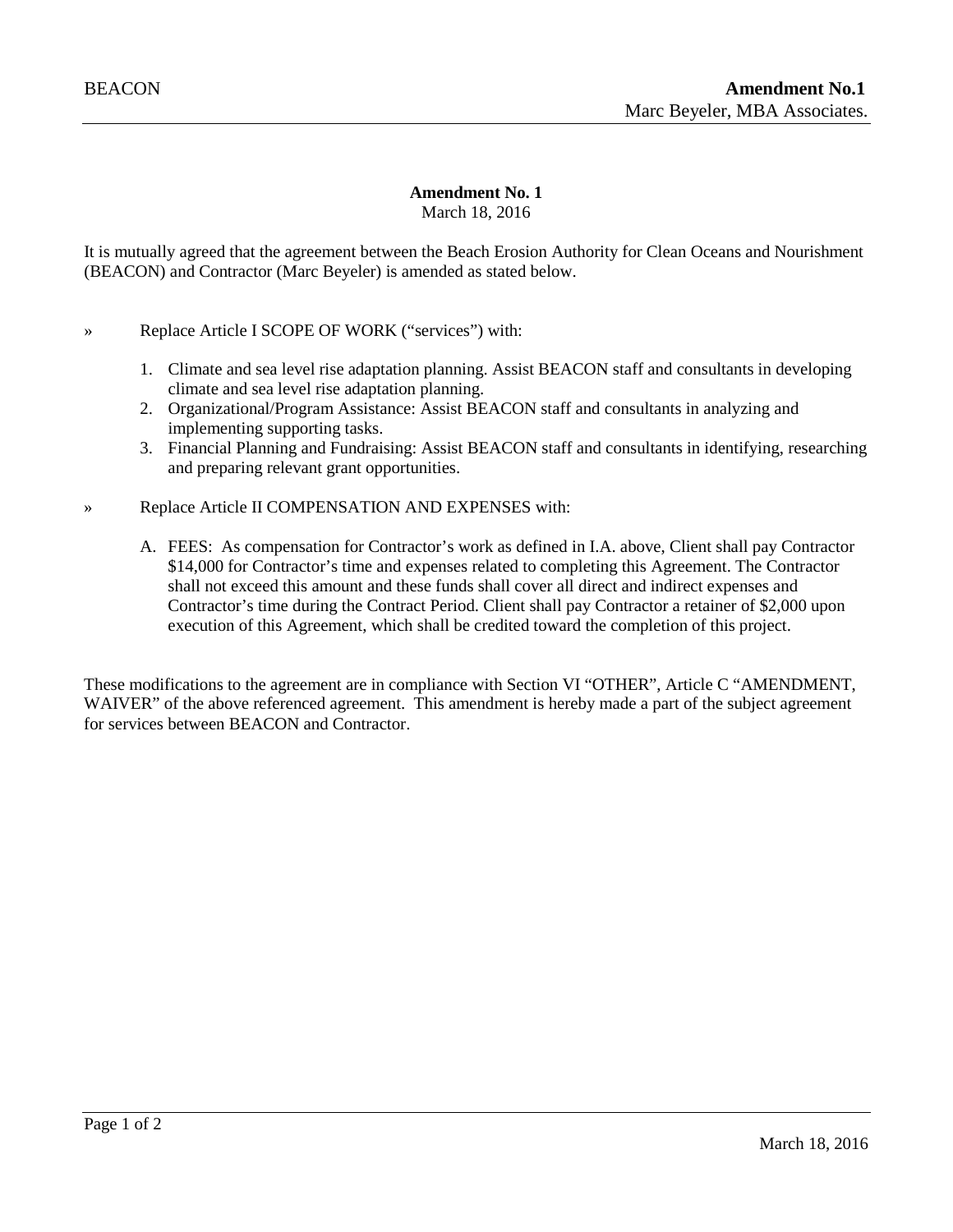IN WITNESS WHEREOF, the parties hereto have executed this amendment to the Coastal Regional Sediment Management Plan (CRSMP) agreement on the day and year below written, but effective as of the day and year first set forth above.

# CONSULTANT BEACON By: \_\_\_\_\_\_\_\_\_\_\_\_\_\_\_\_\_\_\_\_\_\_\_\_\_ By: \_\_\_\_\_\_\_\_\_\_\_\_\_\_\_\_\_\_\_\_\_\_\_\_\_\_\_ Name: Marc Beyeler Name: Janet Wolf Title: Principal, MBA Consultants Title: Chair, BEACON Date: \_\_\_\_\_\_\_\_\_\_\_\_\_\_\_\_\_\_\_\_\_\_\_\_\_ Date: \_\_\_\_\_\_\_\_\_\_\_\_\_\_\_\_\_\_\_\_\_\_\_\_\_\_\_ Attest: By: \_\_\_\_\_\_\_\_\_\_\_\_\_\_\_\_\_\_\_\_\_\_\_\_\_\_\_ Name: Brian Brennan<br>Title: Executive Dire Executive Director Date: \_\_\_\_\_\_\_\_\_\_\_\_\_\_\_\_\_\_\_\_\_\_\_\_\_\_\_ Approved as to Form and Procedure: By: \_\_\_\_\_\_\_\_\_\_\_\_\_\_\_\_\_\_\_\_\_\_\_\_\_\_\_ Name: Rachel Van Mullem Chief Assistant County Counsel, Legal Counsel for BEACON